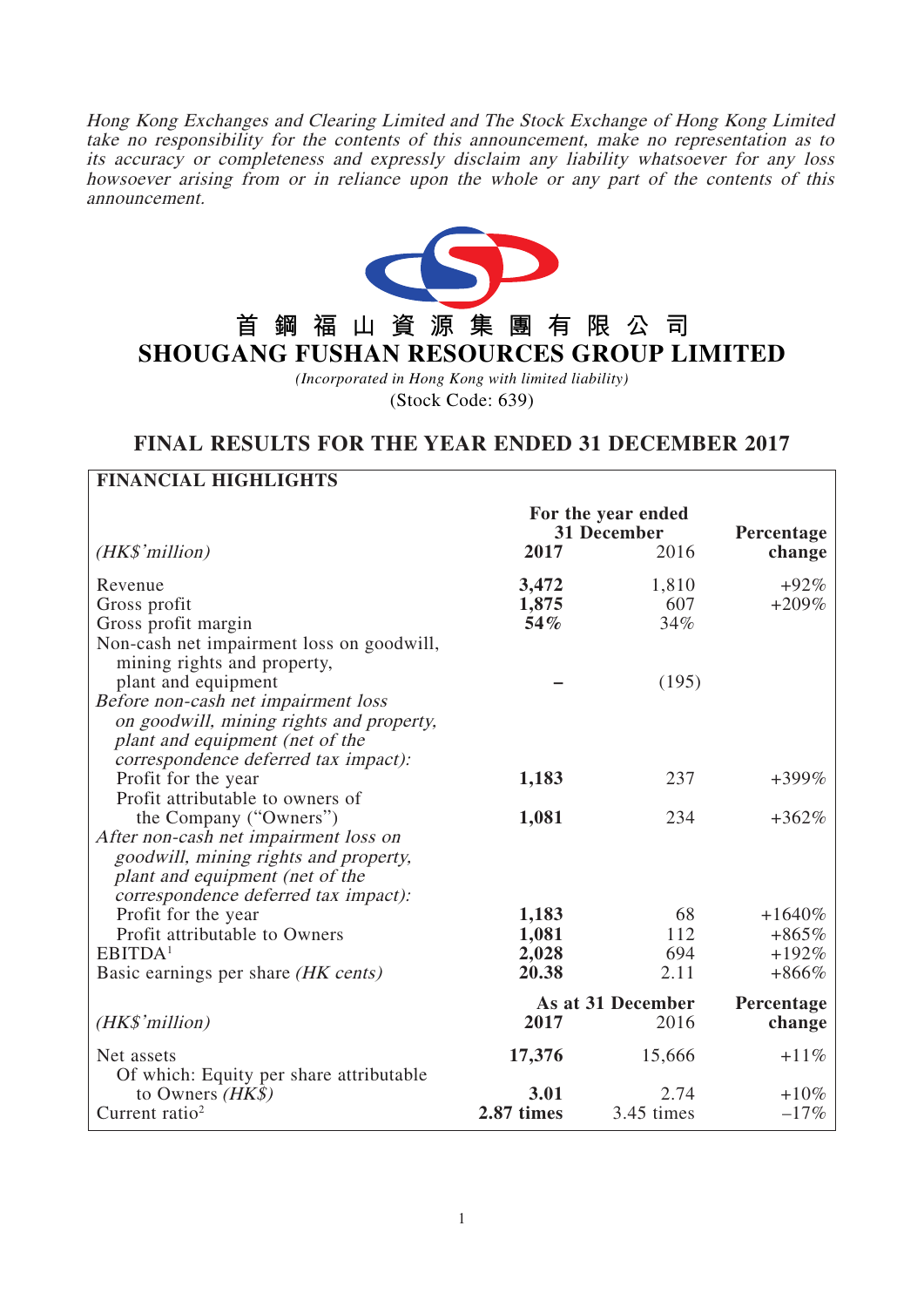The board of directors (the "Board") has proposed a 2017 final dividend of HK7.2 cents (2016: HK3 cents) per ordinary share. To reward our shareholders, the Board has also declared a special dividend of HK6.3 cents (2016: nil) per ordinary share.

Notes:

- 1. EBITDA is defined as profit before income tax plus impairment loss on goodwill, mining rights and property, plant and equipment, reversal of impairment loss on mining right and property, plant and equipment, finance costs, change in fair value of derivative financial instruments, share of loss of an associate, depreciation and amortisation.
- 2. Current ratio is computed from total current assets divided by total current liabilities.

The board of directors (the "Board") of Shougang Fushan Resources Group Limited (the "Company") is pleased to announce the audited consolidated results of the Company and its subsidiaries (the "Group") for the year ended 31 December 2017 with comparative figures for the year ended 31 December 2016. These final results have been reviewed by the Audit Committee of the Company.

# **CONSOLIDATED STATEMENT OF PROFIT OR LOSS AND OTHER COMPREHENSIVE INCOME**

For the year ended 31 December 2017

|                                                  |                | 2017            | 2016            |
|--------------------------------------------------|----------------|-----------------|-----------------|
|                                                  | <b>Notes</b>   | <b>HK\$'000</b> | <b>HK\$'000</b> |
| <b>Revenue</b>                                   | $\overline{A}$ | 3,471,922       | 1,809,885       |
| Cost of sales                                    |                | (1,596,518)     | (1,202,842)     |
| Gross profit                                     |                | 1,875,404       | 607,043         |
| Other operating income                           | 6              | 207,441         | 107,188         |
| Selling and distribution expenses                |                | (206, 638)      | (167, 412)      |
| General and administrative expenses              |                | (202, 034)      | (203, 755)      |
| Other operating expenses                         |                | (23,961)        | (8,054)         |
| Impairment loss on goodwill, mining rights and   |                |                 |                 |
| property, plant and equipment                    | 12(b)          |                 | (595, 854)      |
| Reversal of impairment loss on mining rights and |                |                 |                 |
| property, plant and equipment                    | 12(b)          |                 | 401,012         |
| Finance costs                                    |                | (2,226)         | (490)           |
| Change in fair value of derivative               |                |                 |                 |
| financial instruments                            |                |                 | 6,886           |
| Share of loss of an associate                    |                | (368)           | (2,308)         |
| Profit before income tax                         | 8              | 1,647,618       | 144,256         |
| Income tax expense                               | 9              | (465, 034)      | (76,600)        |
| Profit for the year                              |                | 1,182,584       | 67,656          |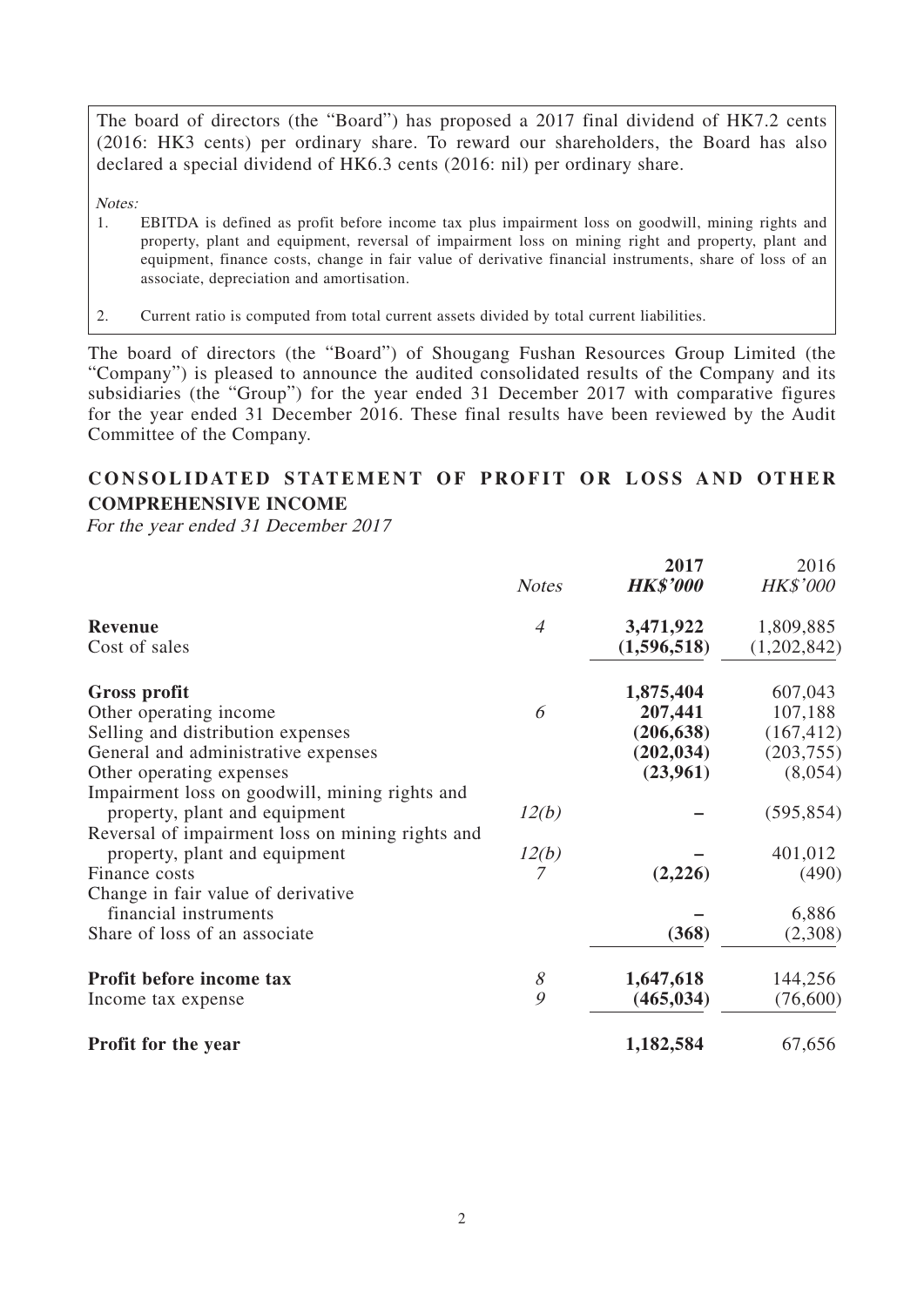|                                                                                          | <b>Notes</b> | 2017<br><b>HK\$'000</b> | 2016<br><b>HK\$'000</b> |
|------------------------------------------------------------------------------------------|--------------|-------------------------|-------------------------|
| Other comprehensive income for the year<br>Item that may be reclassified subsequently to |              |                         |                         |
| profit or loss:                                                                          |              |                         |                         |
| Exchange differences on translation of<br>financial statements of foreign operations     |              | 723,997                 | (568, 590)              |
| Item that will not be reclassified to profit or loss:                                    |              |                         |                         |
| Fair value gain on financial assets measured                                             |              |                         |                         |
| at fair value through other<br>comprehensive income                                      |              | 155,062                 | 182,715                 |
|                                                                                          |              |                         |                         |
| Total comprehensive income for the year                                                  |              | 2,061,643               | (318,219)               |
| Profit for the year attributable to:                                                     |              |                         |                         |
| Owners of the Company                                                                    |              | 1,080,649               | 111,795                 |
| Non-controlling interests                                                                |              | 101,935                 | (44, 139)               |
| Profit for the year                                                                      |              | 1,182,584               | 67,656                  |
| Total comprehensive income for the year                                                  |              |                         |                         |
| attributable to:<br>Owners of the Company                                                |              | 1,881,310               | (211, 723)              |
| Non-controlling interests                                                                |              | 180,333                 | (106, 496)              |
|                                                                                          |              |                         |                         |
| Total comprehensive income for the year                                                  |              | 2,061,643               | (318, 219)              |
|                                                                                          |              | <b>HK</b> (Cents)       | HK (Cents)              |
| <b>Earnings per share</b>                                                                | 11           |                         |                         |
| - Basic and diluted                                                                      |              | 20.38                   | 2.11                    |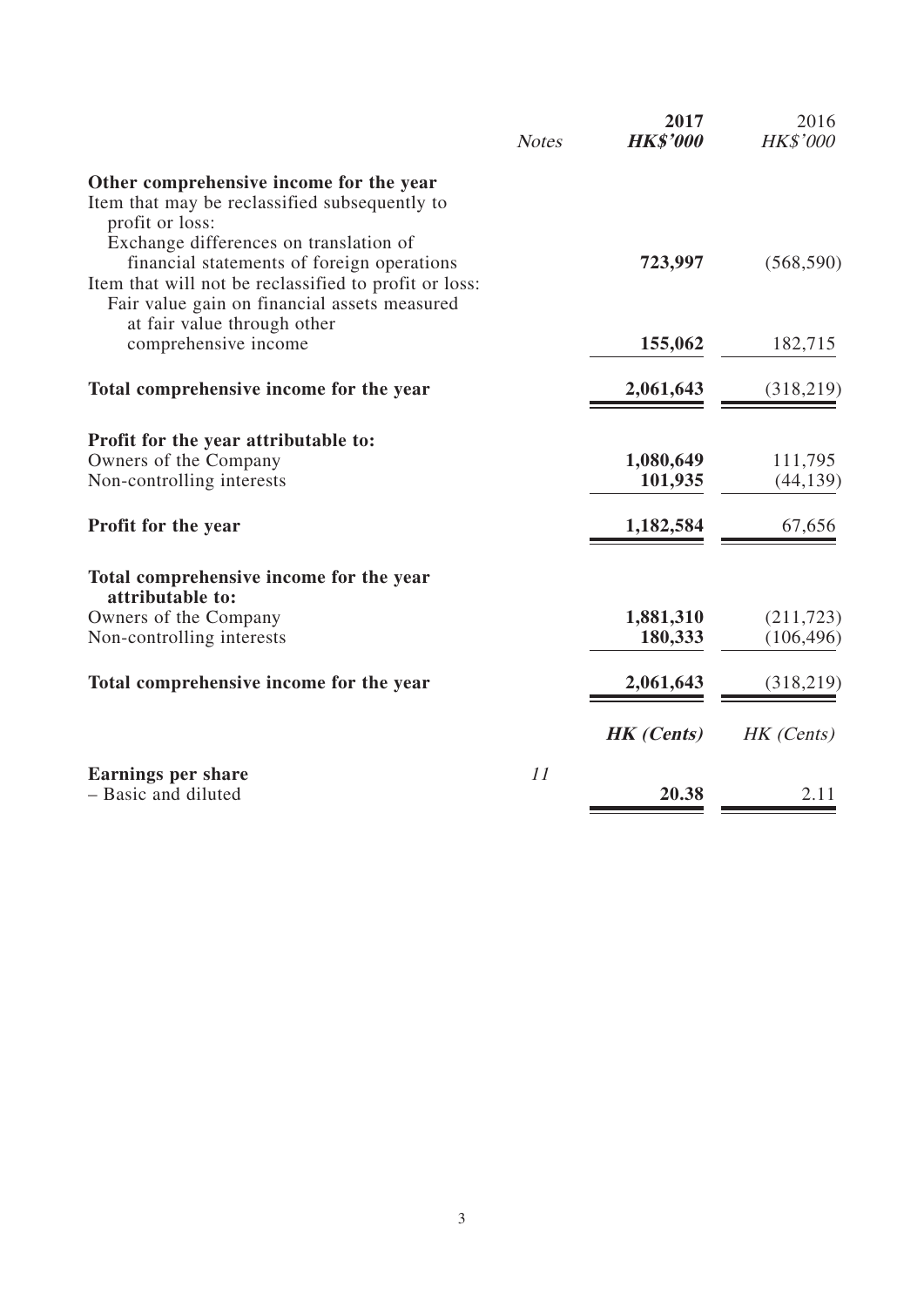# **CONSOLIDATED STATEMENT OF FINANCIAL POSITION**

As at 31 December 2017

|                                             | <b>Notes</b> | 2017<br><b>HK\$'000</b> | 2016<br>HK\$'000 |
|---------------------------------------------|--------------|-------------------------|------------------|
| <b>ASSETS AND LIABILITIES</b>               |              |                         |                  |
| <b>Non-current assets</b>                   |              |                         |                  |
| Property, plant and equipment               |              | 3,171,773               | 2,740,973        |
| Prepaid lease payments                      |              | 50,781                  | 48,965           |
| Mining rights                               |              | 8,275,967               | 7,902,244        |
| Goodwill                                    | 12(a)        | 1,314,569               | 1,233,703        |
| Interest in an associate                    |              | 13,107                  | 12,641           |
| Financial assets measured at fair value     |              |                         |                  |
| through other comprehensive income          |              | 629,679                 | 474,617          |
| Deposits, prepayments and other receivables |              | 584,543                 | 312,608          |
| Deferred tax assets                         |              | 23,121                  | 21,016           |
| <b>Total non-current assets</b>             |              | 14,063,540              | 12,746,767       |
| <b>Current assets</b>                       |              |                         |                  |
| Inventories                                 |              | 195,983                 | 198,599          |
| Trade receivables                           | 13           | 871,004                 | 869,556          |
| <b>Bill</b> receivables                     | 13           | 1,426,791               | 1,074,095        |
| Deposits, prepayments and other receivables |              | 110,777                 | 114,293          |
| Other financial assets                      |              |                         | 200,000          |
| Pledged bank deposits                       |              | 162,083                 | 76,927           |
| Time deposits with original maturity over   |              |                         |                  |
| three months                                |              | 1,540,808               | 2,029,933        |
| Cash and cash equivalents                   |              | 3,323,659               | 1,794,286        |
| <b>Total current assets</b>                 |              | 7,631,105               | 6,357,689        |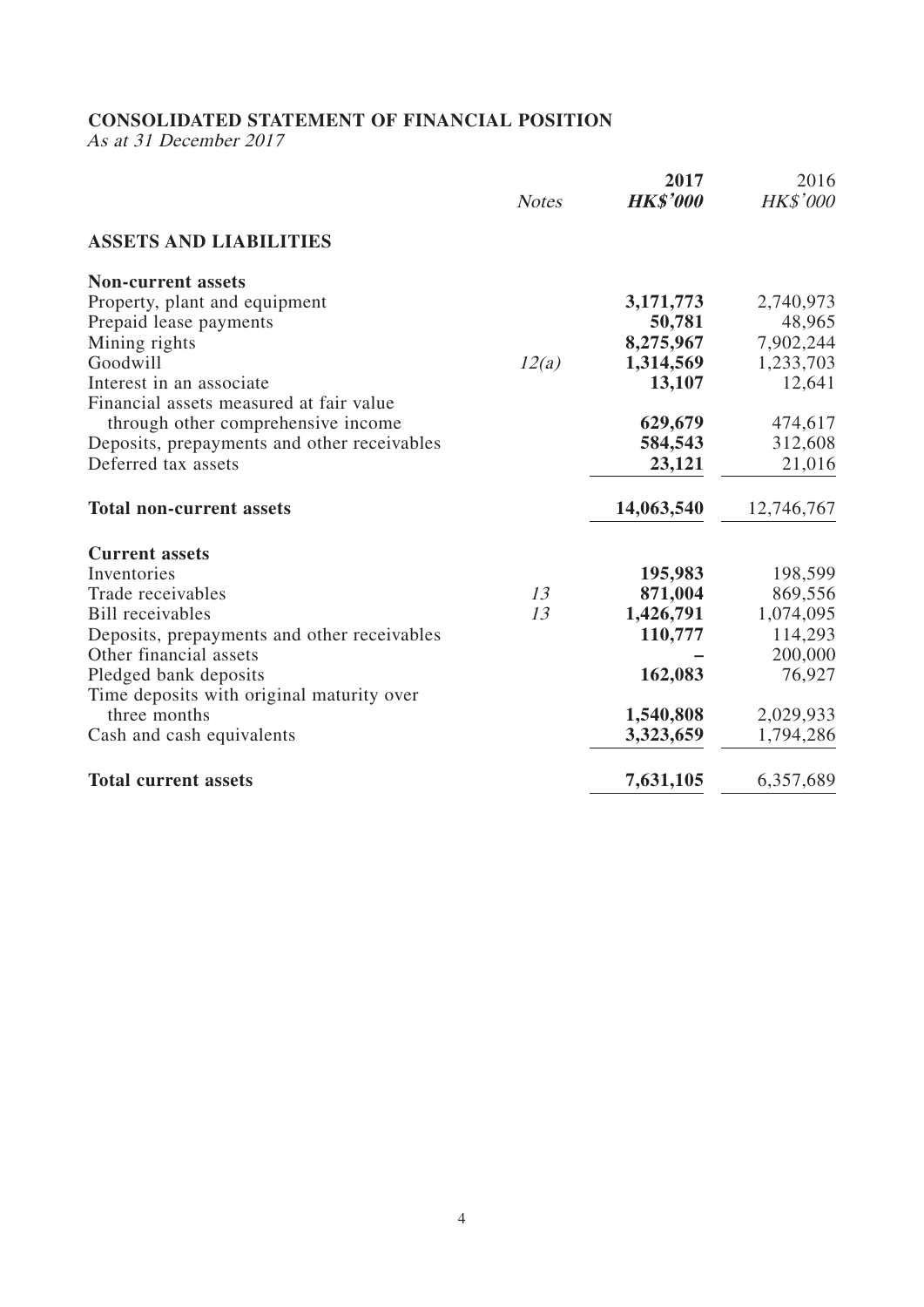|                                                                      | <b>Notes</b> | 2017<br><b>HK\$'000</b> | 2016<br><b>HK\$'000</b> |
|----------------------------------------------------------------------|--------------|-------------------------|-------------------------|
|                                                                      |              |                         |                         |
| <b>Current liabilities</b><br>Trade and bill payables                | 14           | 612,507                 | 441,423                 |
| Other financial liability                                            |              | 178,358                 |                         |
| Other payables and accruals                                          |              | 1,498,032               | 1,160,446               |
| Amounts due to non-controlling                                       |              |                         |                         |
| interests of subsidiaries                                            |              | 37,843                  | 6,472                   |
| Tax payables                                                         |              | 334,660                 | 234,836                 |
| <b>Total current liabilities</b>                                     |              | 2,661,400               | 1,843,177               |
| Net current assets                                                   |              | 4,969,705               | 4,514,512               |
|                                                                      |              |                         |                         |
| <b>Total assets less current liabilities</b>                         |              | 19,033,245              | 17,261,279              |
| <b>Non-current liabilities</b>                                       |              |                         |                         |
| Deferred tax liabilities                                             |              | 1,657,562               | 1,595,586               |
| <b>Total non-current liabilities</b>                                 |              | 1,657,562               | 1,595,586               |
| <b>Net assets</b>                                                    |              | 17,375,683              | 15,665,693              |
|                                                                      |              |                         |                         |
| <b>EQUITY</b><br><b>Equity attributable to owners of the Company</b> |              |                         |                         |
| Share capital                                                        |              | 15,156,959              | 15,156,959              |
| Reserves                                                             |              | 777,853                 | (637, 935)              |
| Total equity attributable to owners of                               |              |                         |                         |
| the Company                                                          |              | 15,934,812              | 14,519,024              |
| <b>Non-controlling interests</b>                                     |              | 1,440,871               | 1,146,669               |
| <b>Total equity</b>                                                  |              | 17,375,683              | 15,665,693              |
|                                                                      |              |                         |                         |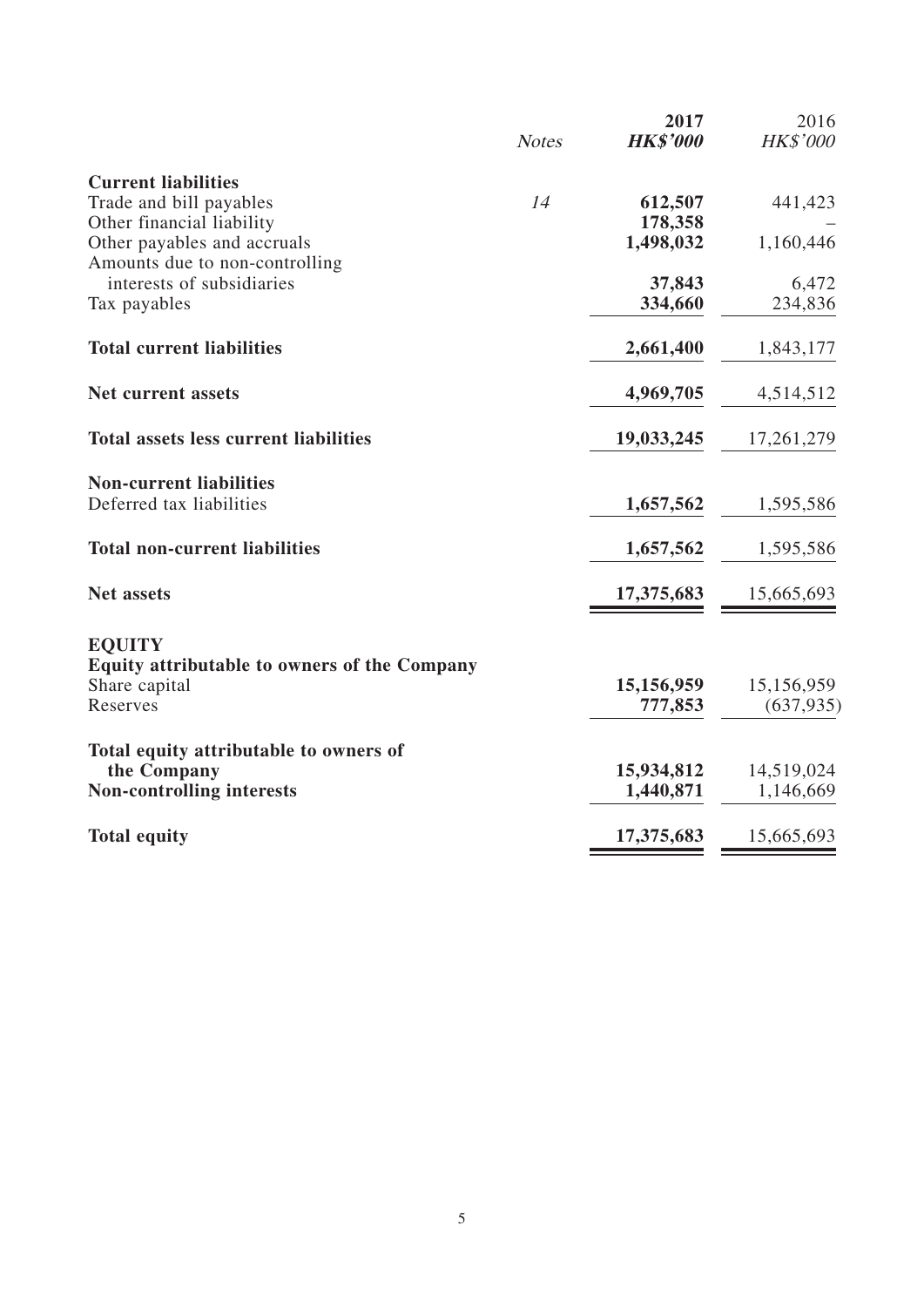Notes:

### **1. GENERAL INFORMATION**

Shougang Fushan Resources Group Limited (the "Company") is a limited liability company incorporated and domiciled in Hong Kong. Its registered office address is 6th Floor, Bank of East Asia Harbour View Centre, No.56 Gloucester Road, Wanchai, Hong Kong. The Company's shares are listed on The Stock Exchange of Hong Kong Limited (the "Stock Exchange"). The principal places of business of the Company and its subsidiaries (collectively referred to as the "Group") are in Hong Kong and the People's Republic of China (the "PRC").

The principal activity of the Company is investment holding. The principal activities of the Group's subsidiaries comprise coking coal mining, production and sales of coking coal products. There were no significant changes in the Group's operations during the year.

The financial statements for the year ended 31 December 2017 were approved for issue by the board of directors on 22 March 2018.

### **2. BASIS OF PREPARATION**

The consolidated financial statements have been prepared in accordance with all applicable Hong Kong Financial Reporting Standards ("HKFRSs"), Hong Kong Accounting Standards ("HKASs") and Interpretations (hereinafter collectively referred to as the "HKFRS") and the provisions of the Hong Kong Companies Ordinance which concern the preparation of consolidated financial statements. In addition, the consolidated financial statements include applicable disclosures required by the Rules Governing the Listing of Securities on The Stock Exchange.

The financial information relating to the years ended 31 December 2017 and 2016 included in this preliminary announcement of annual results 2017 do not constitute the Company's statutory annual consolidated financial statements for those years but is derived from those financial statements. Further information relating to these statutory financial statements required to be disclosed in accordance with section 436 of the Companies Ordinance is as follows:

The Company has delivered the financial statements for the year ended 31 December 2016 to the Registrar of Companies as required by section 662(3) of, and Part 3 of Schedule 6 to, the Companies Ordinance and will deliver the financial statements for the year ended 31 December 2017 in due course.

The Company's auditor has reported on the financial statements of the Group for both years. The auditor's reports were unqualified; did not include a reference to any matters to which the auditor drew attention by way of emphasis without qualifying its reports; and did not contain a statement under sections 406(2), 407(2) or (3) of the Companies Ordinance.

### **3. ADOPTION OF HKFRSS**

### **3.1 Adoption of new or revised HKFRSs – effective 1 January 2017**

| Amendments to HKAS 7          | Disclosure Initiative                                    |
|-------------------------------|----------------------------------------------------------|
| Amendments to HKAS 12         | Recognition of Deferred Tax Assets for Unrealised Losses |
| Annual Improvements to HKFRSs | Amendments to HKFRS 12, Disclosure of Interest in        |
| $2014 - 2016$ Cycle           | <b>Other Entities</b>                                    |

Amendments to HKAS 7 – Disclosure Initiative

The amendments introduce an additional disclosure that will enable users of financial statements to evaluate changes in liabilities arising from financing activities.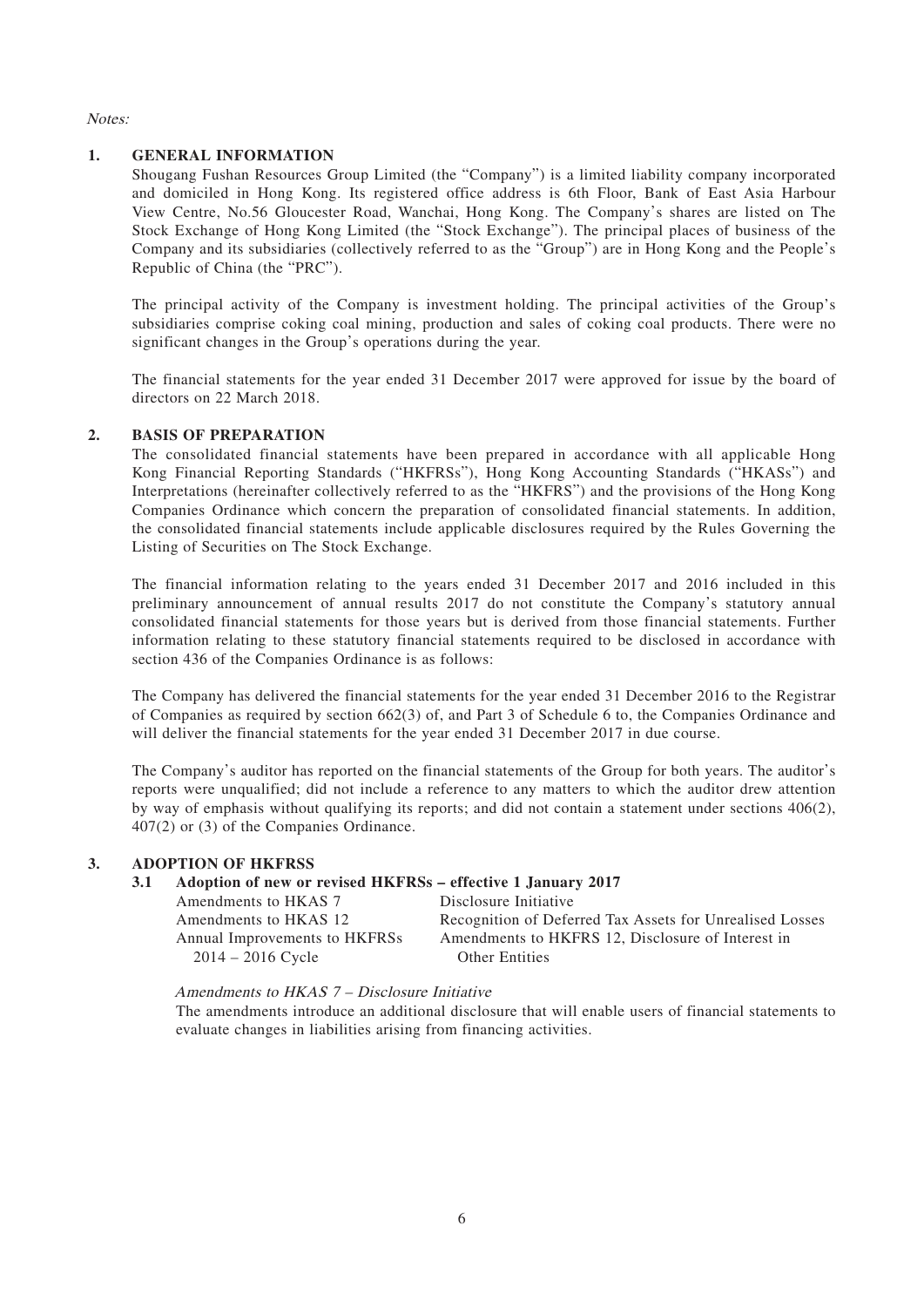### Amendments to HKAS 12 – Recognition of Deferred Tax Assets for Unrealised Losses

The amendments relate to the recognition of deferred tax assets and clarify some of the necessary considerations, including how to account for deferred tax assets related to debt instruments measured at fair value.

The adoption of the amendments has no impact on these financial statements as the clarified treatment is consistent with the manner in which the Group has previously recognised deferred tax assets.

#### Annual Improvements to HKFRSs 2014-2016 Cycle – Amendments to HKFRS 12, Disclosure of Interests in Other Entities

The amendments issued under the annual improvements process make small, non-urgent changes to standards where they are currently unclear. They include amendments to HKFRS 12, Disclosure of Interests in Other Entities, to clarify that the disclosure requirements of HKFRS 12, other than the requirements to disclose summarised financial information, also apply to an entity's interests in other entities classified as held for sale or discontinued operations in accordance with HKFRS 5, Non-Current Assets Held for Sale and Discontinued Operations.

The adoption of the amendments to HKFRS 12 has no impact on these financial statements as the latter treatment is consistent with the manner in which the Group has previously dealt with disclosures relating to its interests in other entities classified as held for sale or discontinued operations in accordance with HKFRS 5.

#### **3.2 New or revised HKFRSs that have been issued but are not yet effective**

The following new or revised HKFRSs, potentially relevant to the Group's financial statements, have been issued, but are not yet effective and have not been early adopted by the Group. The Group's current intention is to apply these changes on the date they become effective.

| Annual Improvements to HKFRSs<br>2014-2016 Cycle | Amendments to HKFRS 1, First-time adoption of<br>Hong Kong Financial Reporting Standards <sup>1</sup> |
|--------------------------------------------------|-------------------------------------------------------------------------------------------------------|
| Annual Improvements to HKFRSs                    | Amendments to HKAS 28, Investments in Associates and<br>Joint Ventures <sup>1</sup>                   |
| 2014-2016 Cycle<br>Amendments to HKFRS 2         | Classification and Measurement of Share-Based Payment                                                 |
|                                                  | Transactions <sup>1</sup>                                                                             |
| HKFRS 9 (2014)                                   | Financial Instruments <sup>1</sup>                                                                    |
| <b>HKFRS 15</b>                                  | Revenue from Contracts with Customers <sup>1</sup>                                                    |
| Amendments to HKFRS 15                           | Revenue from Contracts with Customers (Clarifications to<br>HKFRS $15$ <sup>1</sup>                   |
| Amendments to HKFRS 9                            | Prepayment Features with Negative Compensation <sup>2</sup>                                           |
| <b>HKFRS 16</b>                                  | Leases <sup>2</sup>                                                                                   |
| HK(IFRIC)-Int 23                                 | Uncertainty Over Income Tax Treatments <sup>2</sup>                                                   |
| Amendments to HKFRS 10 and<br>HKAS <sub>28</sub> | Sale or Contribution of Assets between an Investor and<br>its Associate or Joint Venture <sup>3</sup> |

<sup>1</sup> Effective for annual periods beginning on or after 1 January 2018

<sup>2</sup> Effective for annual periods beginning on or after 1 January 2019

<sup>3</sup> The amendments were originally intended to be effective for periods beginning on or after 1 January 2016. The effective date has now been deferred or removed. Early application of the amendments continue to be permitted.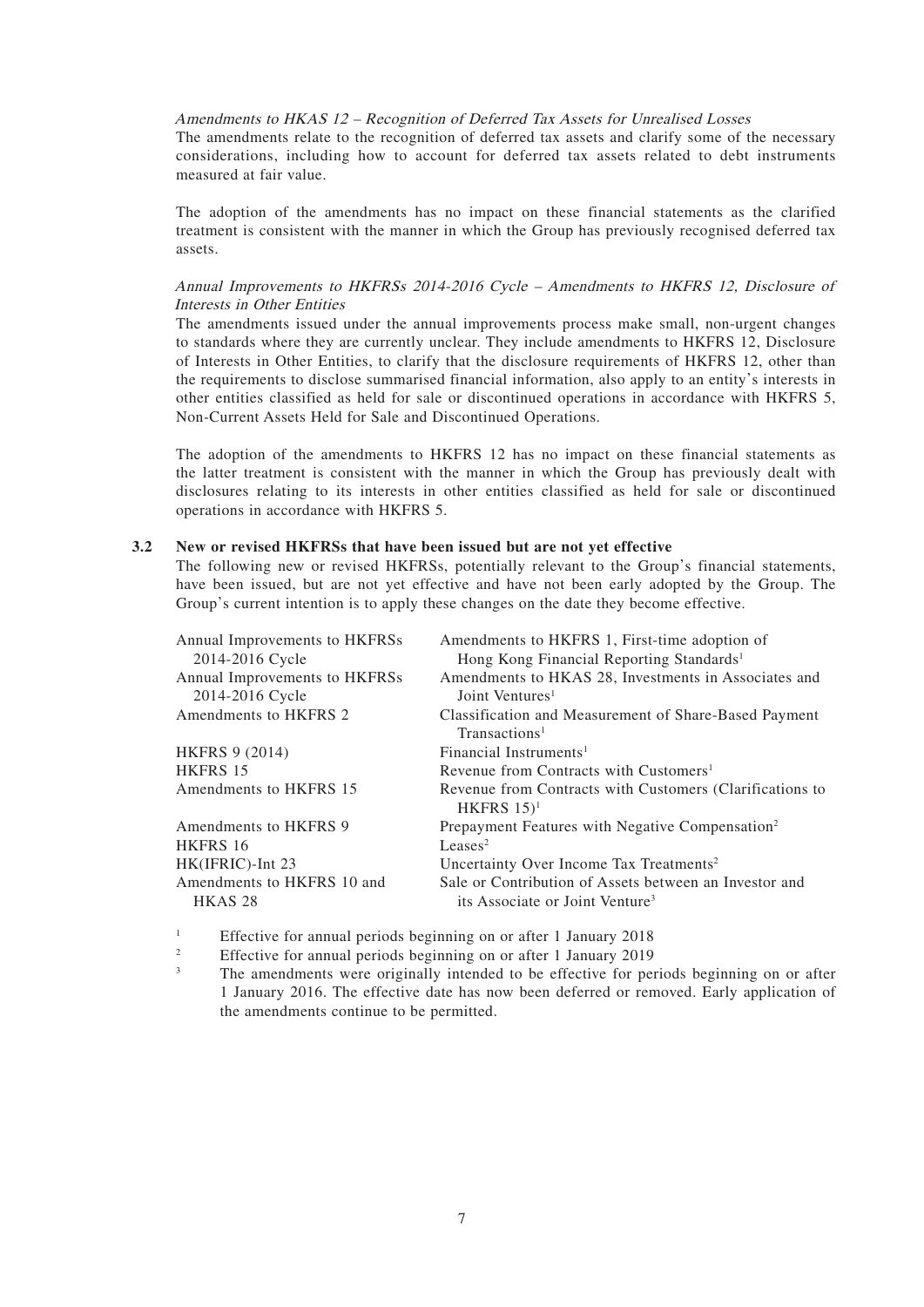#### Annual Improvements to HKFRSs 2014-2016 Cycle – Amendments to HKFRS 1, First-time Adoption of Hong Kong Financial Reporting Standards

The amendments issued under the annual improvements process make small, non-urgent changes to standards where they are currently unclear. They include amendments to HKFRS 1, First-time Adoption of Hong Kong Financial Reporting Standards, removing transition provision exemptions relating to accounting periods that had already passed and were therefore no longer applicable.

### Annual Improvements to HKFRSs 2014-2016 Cycle – Amendments to HKAS 28, Investments in Associates and Joint Ventures

The amendments issued under the annual improvements process make small, non-urgent changes to standards where they are currently unclear. They include amendments to HKAS 28, Investments in Associates and Joint Ventures, clarifying that a Venture Capital organisation's permissible election to measure its associates or joint ventures at fair value is made separately for each associate or joint venture.

Amendments to HKFRS 2 – Classification and Measurement of Share-Based Payment Transactions The amendments provide requirements on the accounting for the effects of vesting and nonvesting conditions on the measurement of cash-settled share-based payments; share-based payment transactions with a net settlement feature for withholding tax obligations; and a modification to the terms and conditions of a share-based payment that changes the classification of the transaction from cash-settled to equity-settled.

#### HKFRS 9 (2014) – Financial Instruments

HKFRS 9 introduces new requirements for the classification and measurement of financial assets. Debt instruments that are held within a business model whose objective is to hold assets in order to collect contractual cash flows (the business model test) and that have contractual terms that give rise to cash flows that are solely payments of principal and interest on the principal amount outstanding (the contractual cash flow characteristics test) are generally measured at amortised cost. Debt instruments that meet the contractual cash flow characteristics test are measured at fair value through other comprehensive income ("FVTOCI") if the objective of the entity's business model is both to hold and collect the contractual cash flows and sell the financial assets. Entities may make an irrevocable election at initial recognition to measure equity instruments that are not held for trading at FVTOCI. All other debt and equity instruments are measured at fair value through profit or loss ("FVTPL").

HKFRS 9 includes a new expected loss impairment model for all financial assets not measured at FVTPL replacing the incurred loss model in HKAS 39 and new general hedge accounting requirements to allow entities to better reflect their risk management activities in financial statements.

HKFRS 9 carries forward the recognition, classification and measurement requirements for financial liabilities from HKAS 39, except for financial liabilities designated at FVTPL, where the amount of change in fair value attributable to change in credit risk of the liability is recognised in other comprehensive income unless that would create or enlarge an accounting mismatch. In addition, HKFRS 9 retains the requirements in HKAS 39 for derecognition of financial assets and financial liabilities.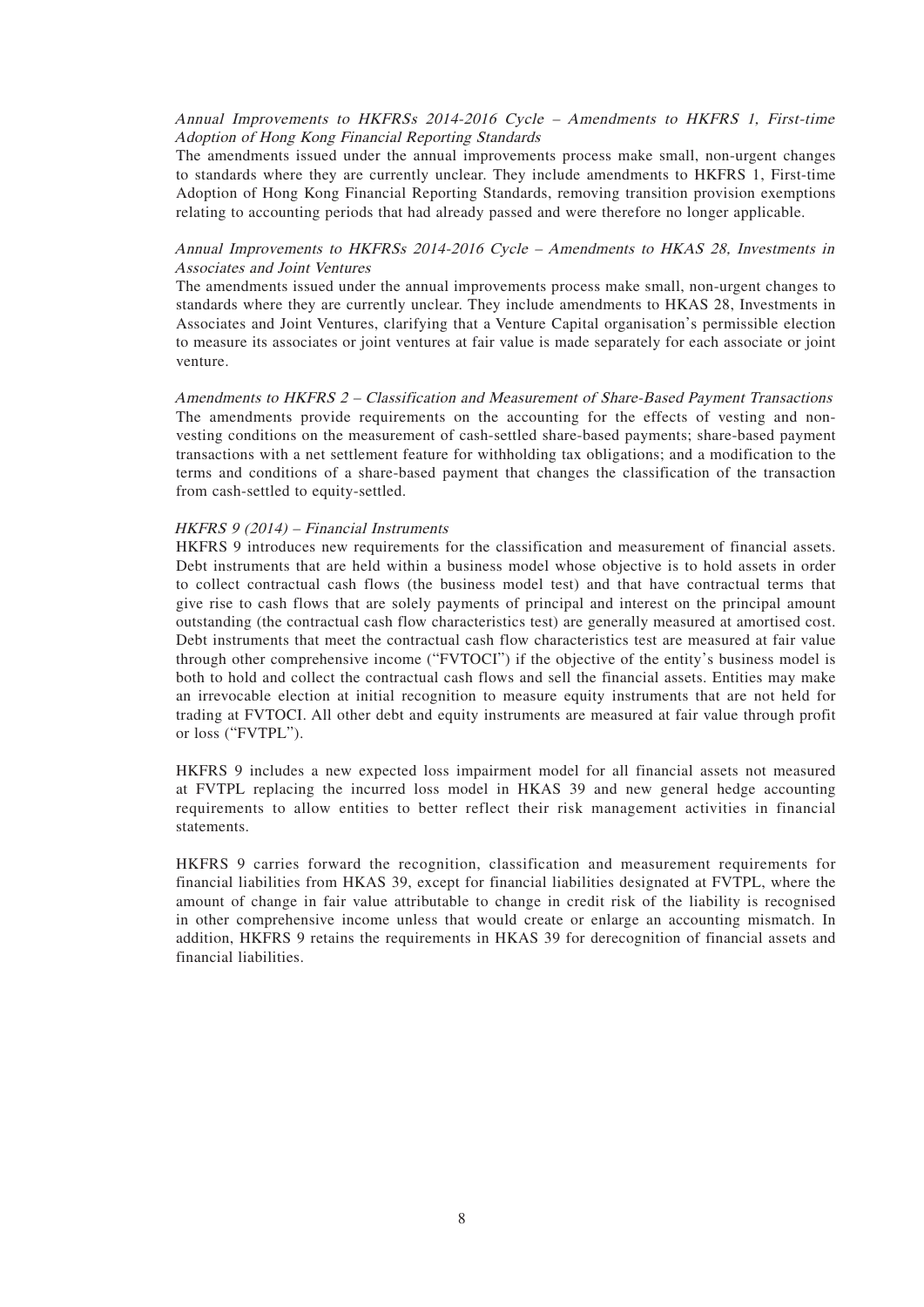The Group plans to use the exemption from restating comparative information and will recognise any transition adjustments against the opening balance of equity as at 1 January 2018. Expected impacts of these new requirements on the Group's financial statements are as follows:

#### (a) Classification and measurement

The Group has early adopted HKFRS 9 (2010) and will continue to apply HKFRS 9 (2010). The classification and measurement requirements under HKFRS 9 are consistent with HKFRS 9 (2010) and thus will have no impact on the Group's financial statements.

(b) Impairment

The new impairment model in HKFRS 9 replaces the "incurred loss" model in HKAS 39 with an "expected credit loss" model. Under the expected credit loss model, it will no longer be necessary for a loss event to occur before an impairment loss is recognised. Instead, an entity is required to recognise and measure either a 12-month expected credit loss or a lifetime expected credit loss, depending on the asset, the facts and circumstances. The Group expects that the application of the expected credit loss model will result in earlier recognition of credit losses.

### HKFRS 15 – Revenue from Contracts with Customers

The new standard establishes a single revenue recognition framework. The core principle of the framework is that an entity should recognise revenue to depict the transfer of promised goods or services to customers in an amount that reflects the consideration to which the entity expects to be entitled in exchange for those goods and services. HKFRS 15 supersedes the existing revenue recognition guidance including HKAS 18 "Revenue", HKAS 11 "Construction Contracts" and related interpretations.

HKFRS 15 requires the application of a 5 steps approach to revenue recognition:

- Step 1: Identify the contract(s) with a customer
- Step 2: Identify the performance obligations in the contract
- Step 3: Determine the transaction price
- Step 4: Allocate the transaction price to each performance obligation
- Step 5: Recognise revenue when each performance obligation is satisfied

HKFRS 15 includes specific guidance on particular revenue related topics that may change the current approach taken under HKFRS. The standard also significantly enhances the qualitative and quantitative disclosures related to revenue.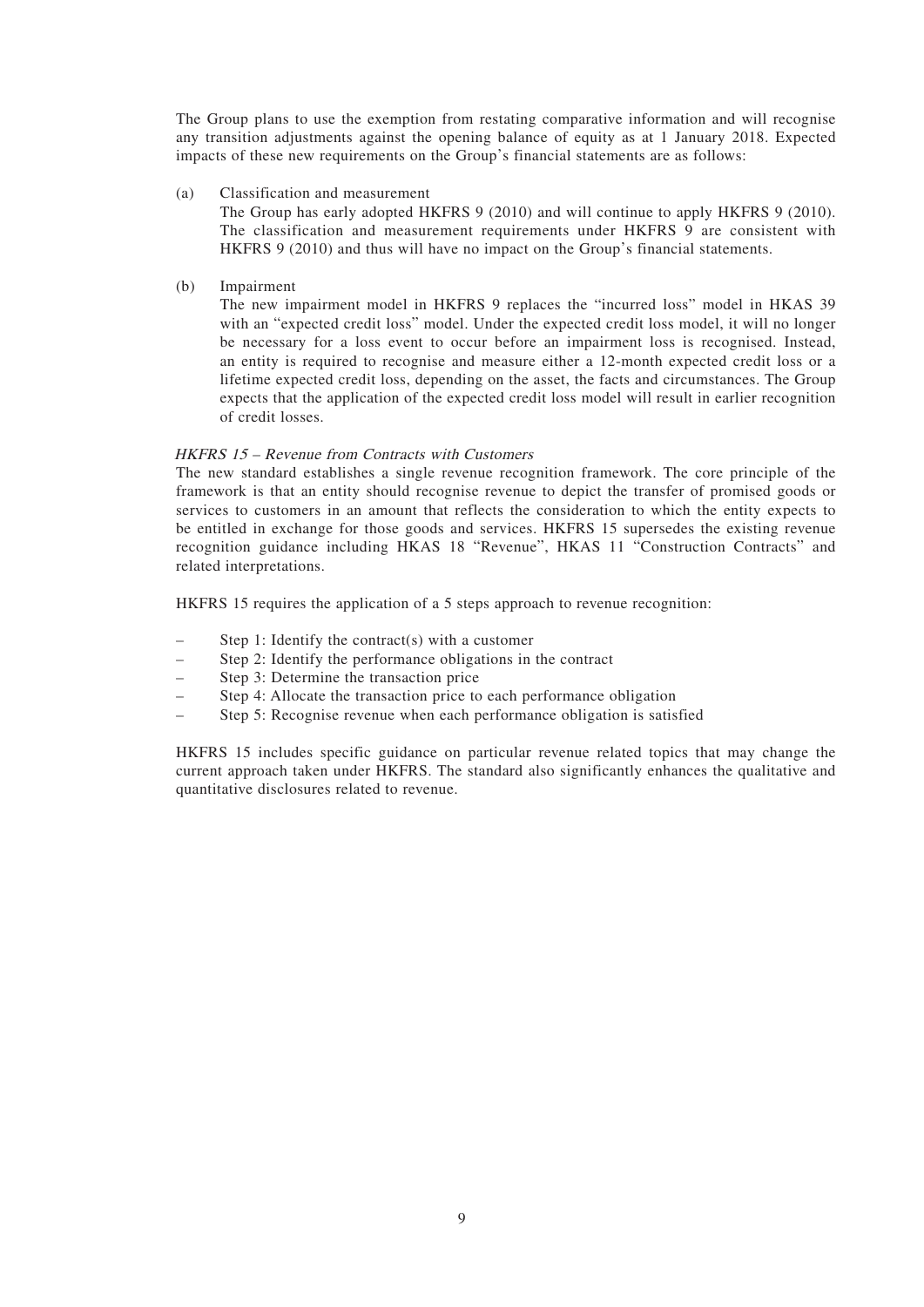Based on the assessment completed to date, the Group has identified the following areas which are expected to be affected:

(a) Timing of revenue recognition

Currently, revenue arising from the sale of goods is generally recognised when the risks and rewards of ownership have passed to the customers. Under HKFRS 15, revenue is recognised when the customer obtains control of the promised good in the contract. HKFRS 15 identifies 3 situations in which control of the promised good is regarded as being transferred over time:

- (i) When the customer simultaneously receives and consumes the benefits provided by the entity's performance, as the entity performs;
- (ii) When the entity's performance creates or enhances an asset (for example work in progress) that the customer controls as the asset is created or enhanced;
- (iii) When the entity's performance does not create an asset with an alternative use to the entity and the entity has an enforceable right to payment for performance completed to date.

The Group considered that the contract terms and the Group's activities do not fall into any of these 3 situations, then under HKFRS 15 the Group recognises revenue for the sale of that good at a single point in time, being when control has passed. Transfer of risks and rewards of ownership is only one of the indicators that will be considered in determining when the transfer of control occurs which is consistent with the current policy adopted by the Group. The Group has assessed that the new revenue standard is not likely to have significant impact on how it recognises revenue from sales of coking coal.

#### (b) Significant financing component

HKFRS 15 requires an entity to adjust the transaction price for the time value of money when a contract contains a significant financing component, regardless of whether the payments from customers are received significantly in advance or in arrears.

Currently, the Group applies a policy of payments are received in advance on the sales of raw coking coal. The Group is in the process of assessing the implication of the significant financing component identified from the raw coking coal sales. Considered that the customer paid for the raw coking coal in advance and the timing of the transfer of the raw coking coal is at the discretion of the customer, significant financing component may not exist.

The Group plans to elect to use the cumulative effect transition method for the adoption of HKFRS 15 and will recognise the cumulative effect of initial application as an adjustment to the opening balance of equity as at 1 January 2018. As allowed by HKFRS 15, the Group plans to apply the new requirements only to contracts that are not completed before 1 January 2018. Since the number of "open" contracts for sales of coking coal as at 31 December 2017 is limited, the Group expects that the transition adjustment to be made upon the initial adoption of HKFRS 15 will not be material. However, the expected changes in accounting policies as described above could have a material impact on the Group's financial results from 2018 onwards.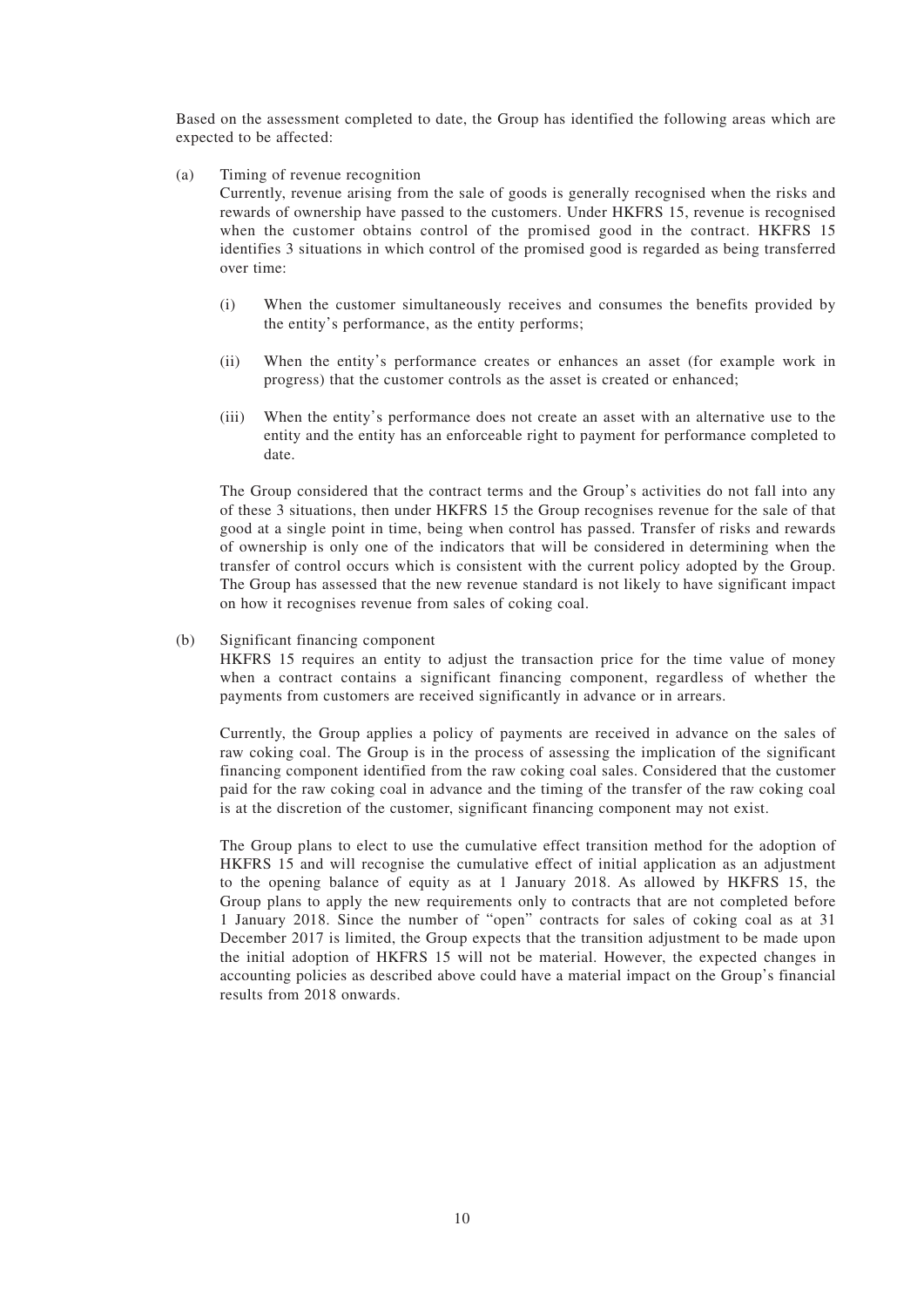### Amendments to HKFRS 15 – Revenue from Contracts with Customers (Clarifications to HKFRS 15)

The amendments to HKFRS 15 included clarifications on identification of performance obligations; application of principal versus agent; licenses of intellectual property; and transition requirements.

#### Amendments to HKFRS 9 – Prepayment Features with Negative Compensation

The amendments clarify that prepayable financial assets with negative compensation can be measured at amortised cost or at fair value through other comprehensive income if specified conditions are met – instead of at fair value through profit or loss.

### HKFRS 16 – Leases

HKFRS 16, which upon the effective date will supersede HKAS 17 "Leases" and related interpretations, introduces a single lessee accounting model and requires a lessee to recognise assets and liabilities for all leases with a term of more than 12 months, unless the underlying asset is of low value. Specifically, under HKFRS 16, a lessee is required to recognise a right-ofuse asset representing its right to use the underlying leased asset and a lease liability representing its obligation to make lease payments. Accordingly, a lessee should recognise depreciation of the right-of-use asset and interest on the lease liability, and also classifies cash repayments of the lease liability into a principal portion and an interest portion and presents them in the statement of cash flows. Also, the right-of-use asset and the lease liability are initially measured on a present value basis. The measurement includes non-cancellable lease payments and payments to be made in optional periods if the lessee is reasonably certain to exercise an option to extend the lease, or not to exercise an option to terminate the lease. This accounting treatment is significantly different from the lessee accounting for leases that are classified as operating leases under the predecessor standard, HKAS 17.

In respect of the lessor accounting, HKFRS 16 substantially carries forward the lessor accounting requirements in HKAS 17. Accordingly, a lessor continues to classify its leases as operating leases or finance leases, and to account for those two types of leases differently.

#### HK(IFRIC)-Int 23 – Uncertainty over Income Tax Treatments

The Interpretation supports the requirements of HKAS 12, Income Taxes, by providing guidance over how to reflect the effects of uncertainty in accounting for income taxes.

Under the Interpretation, the entity shall determine whether to consider each uncertain tax treatment separately or together based on which approach better predicts the resolution of the uncertainty. The entity shall also assume the tax authority will examine amounts that it has a right to examine and have full knowledge of all related information when making those examinations. If the entity determines it is probable that the tax authority will accept an uncertain tax treatment, then the entity should measure current and deferred tax in line with its tax filings. If the entity determines it is not probable, then the uncertainty in the determination of tax is reflected using either the "most likely amount" or the "expected value" approach, whichever better predicts the resolution of the uncertainty.

### Amendments to HKFRS 10 and HKAS 28 – Sale or Contribution of Assets between an Investor and its Associate or Joint Venture

The amendments clarify the extent of gains or losses to be recognised when an entity sells or contributes assets to its associate or joint venture. When the transaction involves a business the gain or loss is recognised in full, conversely when the transaction involves assets that do not constitute a business the gain or loss is recognised only to the extent of the unrelated investors' interests in the joint venture or associate.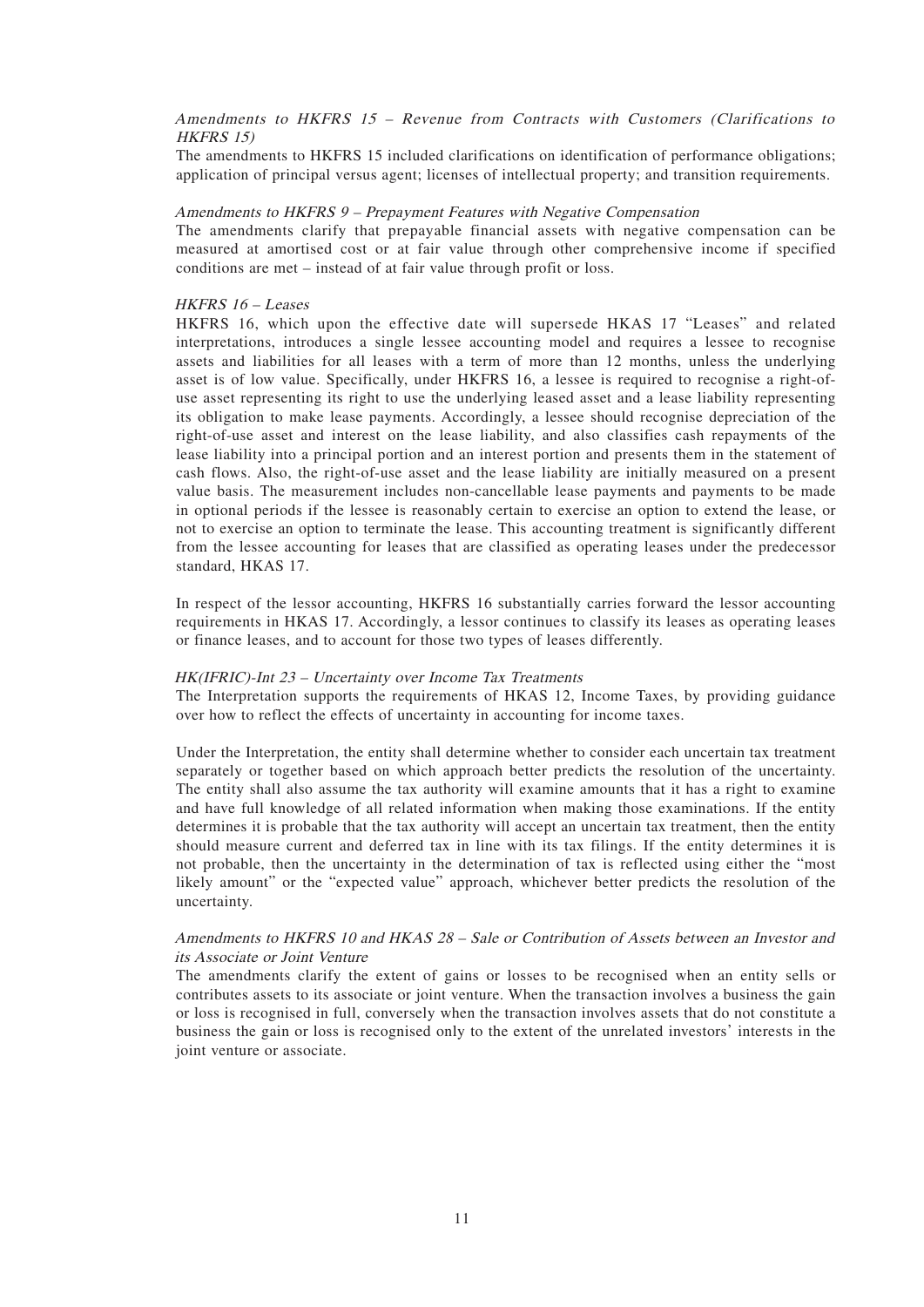The directors of the Company anticipate that all of the pronouncements will be adopted in the Group's accounting policy for the first period beginning after the effective date of the pronouncement. The directors of the Company are currently assessing the possible impact of the above new or revised standards on the Group's results and financial position in the first year of application. The Group is not yet in a position to state whether these new pronouncements will result in substantial changes to the Group's accounting policies or financial statements except for those stated above. Other new or revised HKFRSs that have been issued but are not yet effective are unlikely to have material impact on the Group's financial statements upon application.

#### **4. REVENUE**

The Group's principal activities are disclosed in note 1 to this result announcement. Revenue from the Group's principal activities recognised during the year is as follows:

|                                                        | 2017<br><b>HK\$'000</b> | 2016<br>HK\$'000     |
|--------------------------------------------------------|-------------------------|----------------------|
| Sales of raw coking coal<br>Sales of clean coking coal | 629,971<br>2,841,951    | 191,408<br>1,618,477 |
|                                                        | 3,471,922               | 1,809,885            |

#### **5. SEGMENT INFORMATION**

The Group identifies operating segments and prepares segment information based on the regular internal financial information reported to the executive directors for their decisions about resources allocation to the Group's business components and for their review of the performance of those components. The business components in the internal financial information reported to the executive directors are determined following the Group's major product lines. The Group has identified one reportable segment as follows:

Coking coal mining: Mining and exploration of coal resources and production of raw and clean coking coal in the PRC

The measurement policies of the Group used for reporting segment results under HKFRS 8 are the same as those used in its financial statements prepared under HKFRSs, except that change in fair value of derivative financial instruments, interest income, finance costs, share of result of an associate, income tax expense and corporate income and expenses which are not directly attributable to the business activities of any operating segment, are not included in arriving at the operating results of the operating segment.

Segment assets include property, plant and equipment, prepaid lease payments, mining rights, goodwill, inventories, receivables and operating cash and mainly exclude financial assets measured at fair value through other comprehensive income, deferred tax assets, interest in an associate and corporate assets which are not directly attributable to the business activities of any operating segment.

Segment liabilities comprise operating liabilities and exclude corporate liabilities which are not directly attributable to the business activities of any operating segment and not allocated to a segment. These include tax payables, deferred tax liabilities and other financial liability.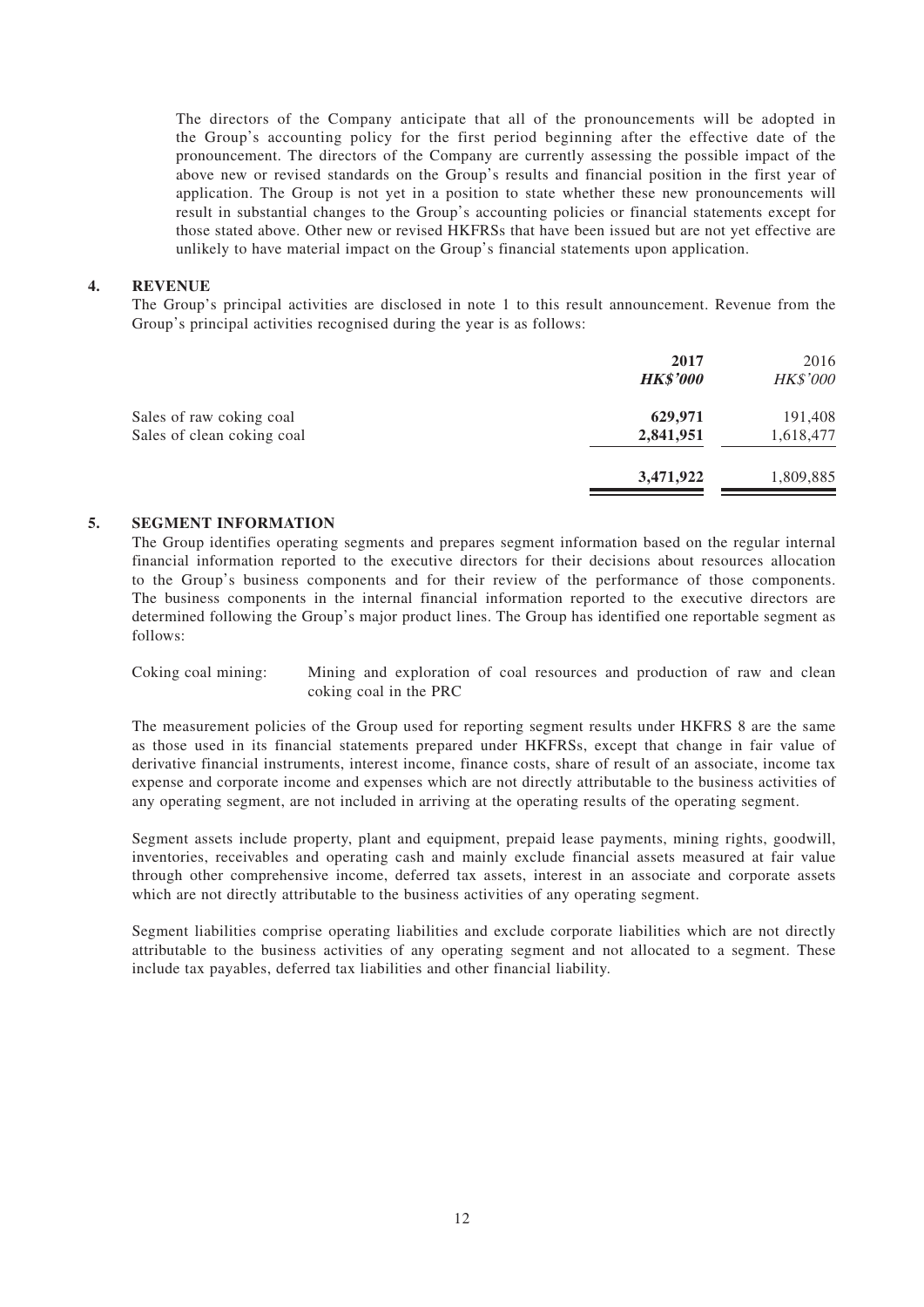The operating segment is monitored and strategic decisions are made on the basis of segment operating result. Reconciliation of segment revenue, profit or loss and assets and liabilities is as follows:

|                                                             | Coking coal mining |                 | Consolidated    |                 |
|-------------------------------------------------------------|--------------------|-----------------|-----------------|-----------------|
|                                                             | 2017               | 2016            | 2017            | 2016            |
|                                                             | <b>HK\$'000</b>    | <b>HK\$'000</b> | <b>HK\$'000</b> | <b>HK\$'000</b> |
| <b>Segment revenue:</b>                                     |                    |                 |                 |                 |
| Revenue from external customers                             | 3,471,922          | 1,809,885       | 3,471,922       | 1,809,885       |
| Segment profit                                              | 1,597,779          | 127,478         | 1,597,779       | 127,478         |
| Interest income                                             |                    |                 | 84,286          | 74,476          |
| Dividend income                                             |                    |                 | 22,171          |                 |
| Net exchange gain/(loss)                                    |                    |                 | 16,910          | (12,509)        |
| Employee costs                                              |                    |                 | (42,806)        | (33,764)        |
| General and administrative                                  |                    |                 |                 |                 |
| expenses not allocated                                      |                    |                 | (16,380)        | (15,513)        |
| Other operating expenses                                    |                    |                 |                 |                 |
| not allocated                                               |                    |                 | (11,748)        |                 |
| Finance costs                                               |                    |                 | (2,226)         | (490)           |
| Change in fair value of derivative<br>financial instruments |                    |                 |                 | 6,886           |
| Share of loss of an associate                               |                    |                 | (368)           | (2,308)         |
| Profit before income tax                                    |                    |                 | 1,647,618       | 144,256         |

|                                                                                    | Coking coal mining      |                         | Corporate               |                         | Consolidated            |                         |
|------------------------------------------------------------------------------------|-------------------------|-------------------------|-------------------------|-------------------------|-------------------------|-------------------------|
|                                                                                    | 2017<br><b>HK\$'000</b> | 2016<br><b>HK\$'000</b> | 2017<br><b>HK\$'000</b> | 2016<br><b>HK\$'000</b> | 2017<br><b>HK\$'000</b> | 2016<br><b>HK\$'000</b> |
| Depreciation                                                                       | 226,038                 | 209,970                 | 428                     | 424                     | 226,466                 | 210,394                 |
| Amortisation of mining rights                                                      | 149,603                 | 147,374                 |                         |                         | 149,603                 | 147,374                 |
| Amortisation of prepaid                                                            |                         |                         |                         |                         |                         |                         |
| lease payments                                                                     | 1,415                   | 1,423                   |                         |                         | 1,415                   | 1,423                   |
| Impairment loss on goodwill,<br>mining rights and property,<br>plant and equipment |                         | 595.854                 |                         |                         |                         | 595,854                 |
| Reversal of impairment loss on<br>mining rights and property,                      |                         |                         |                         |                         |                         |                         |
| plant and equipment                                                                |                         | (401, 012)              |                         |                         |                         | (401, 012)              |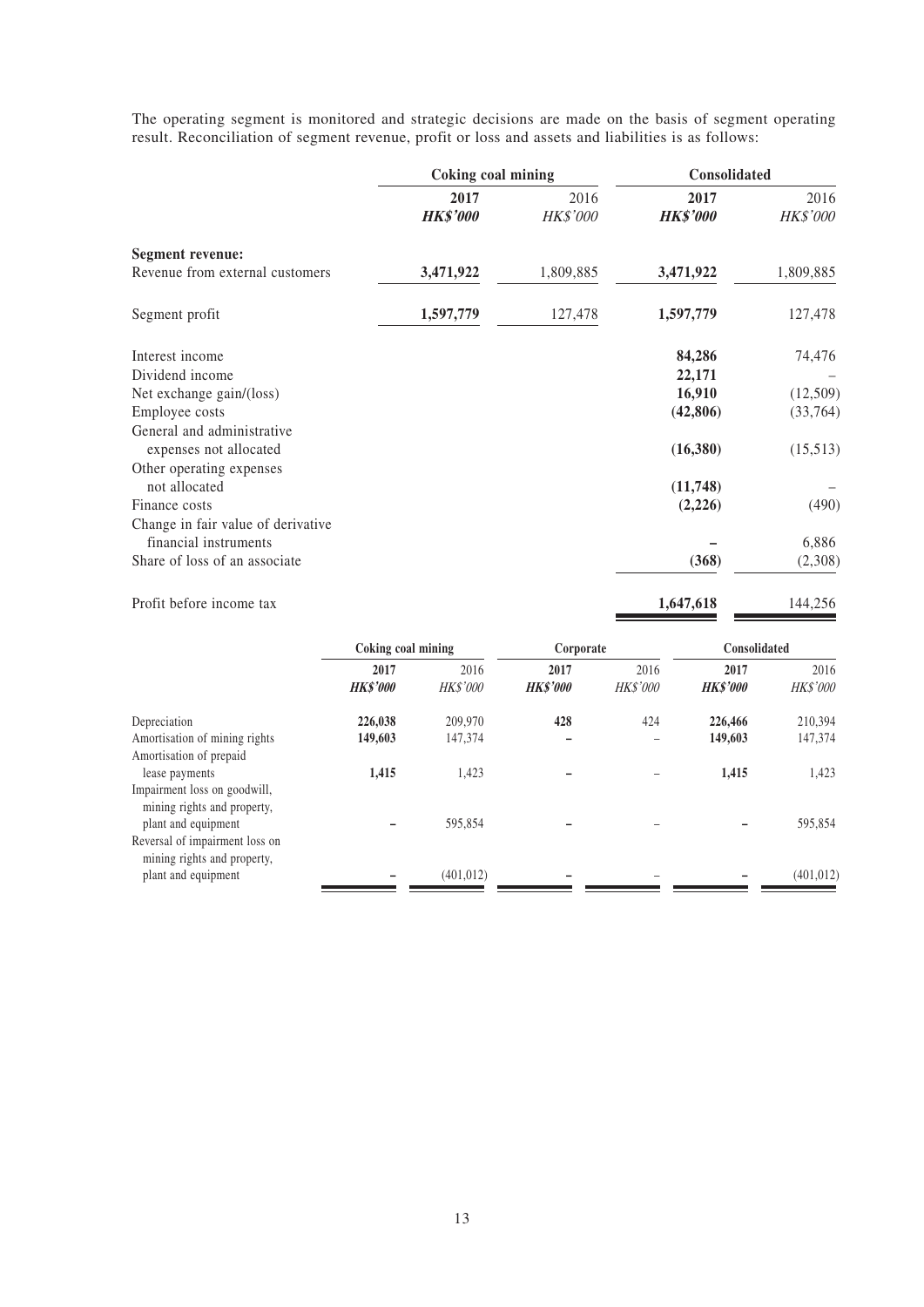|                                                           | Coking coal mining |                   | Corporate       |           | Consolidated    |            |
|-----------------------------------------------------------|--------------------|-------------------|-----------------|-----------|-----------------|------------|
|                                                           | 2017               | 2016              | 2017            | 2016      | 2017            | 2016       |
|                                                           | <b>HK\$'000</b>    | HK\$'000          | <b>HK\$'000</b> | HK\$'000  | <b>HK\$'000</b> | HK\$'000   |
| <b>Segment assets</b>                                     | 15,963,761         | 14,549,199        | 200,510         | 22,764    | 16,164,271      | 14,571,963 |
| Interest in an associate                                  |                    |                   | 13,107          | 12,641    | 13,107          | 12,641     |
| Deferred tax assets                                       |                    |                   | 23,121          | 21,016    | 23,121          | 21,016     |
| Financial assets measured at<br>fair value through other  |                    |                   |                 |           |                 |            |
| comprehensive income                                      |                    |                   | 629,679         | 474,617   | 629,679         | 474,617    |
| Other financial assets                                    |                    |                   |                 | 200,000   |                 | 200,000    |
| Time deposits with original<br>maturity over three months |                    |                   | 1,540,808       | 2,029,933 | 1,540,808       | 2,029,933  |
| Cash and cash equivalents                                 | 872,165            | 123,711           | 2,451,494       | 1,670,575 | 3,323,659       | 1,794,286  |
|                                                           |                    |                   |                 |           |                 |            |
| Group assets                                              |                    |                   |                 |           | 21,694,645      | 19,104,456 |
| <b>Segment liabilities</b>                                | 2,100,130          | 1,566,288         | 48,252          | 42,053    | 2,148,382       | 1,608,341  |
| Deferred tax liabilities                                  |                    | -                 | 1,657,562       | 1,595,586 | 1,657,562       | 1,595,586  |
| Tax payables                                              |                    | $\qquad \qquad -$ | 334,660         | 234,836   | 334,660         | 234,836    |
| Other financial liability                                 |                    |                   | 178,358         |           | 178,358         |            |
| <b>Group liabilities</b>                                  |                    |                   |                 |           | 4,318,962       | 3,438,763  |

The Group's revenue from external customers and its non-current assets (other than financial instruments and deferred tax assets) are divided into the following geographical areas:

|                                              | <b>Revenue from</b><br>external customers | <b>Non-current assets</b> |                         |                         |
|----------------------------------------------|-------------------------------------------|---------------------------|-------------------------|-------------------------|
|                                              | 2017<br><b>HK\$'000</b>                   | 2016<br><b>HK\$'000</b>   | 2017<br><b>HK\$'000</b> | 2016<br><b>HK\$'000</b> |
| Principal markets<br><b>PRC</b><br>Hong Kong | 3,471,922                                 | 1,809,885                 | 13,410,306<br>434       | 12,250,348<br>786       |
|                                              | 3,471,922                                 | 1,809,885                 | 13,410,740              | 12,251,134              |

Geographical location of customers is based on the location at which the goods were delivered whilst geographical location of non-current assets is based on the physical location of the assets.

During the year, revenue from 3 customers of the Group's coking coal mining segment amounted to HK\$892,213,000, HK\$793,389,000 and HK\$627,198,000, which represented 26%, 23% and 18% of the Group's revenue respectively. In last year, revenue from 3 customers of the Group's coking coal mining segment amounted to HK\$605,626,000, HK\$364,346,000 and HK\$249,910,000, which represented 34%, 20% and 14% of the Group's revenue respectively.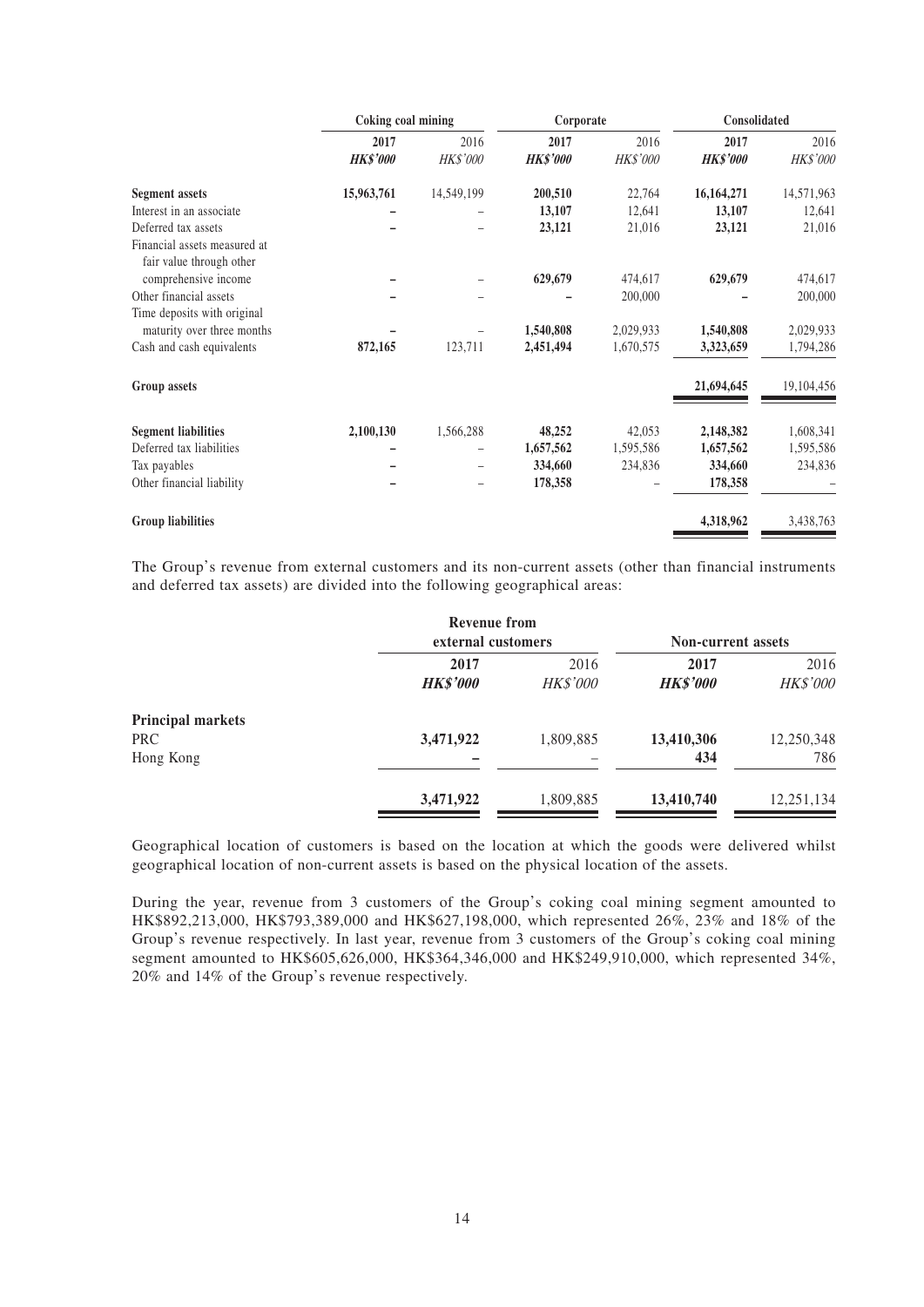### **6. OTHER OPERATING INCOME**

|                                        | 2017            | 2016            |
|----------------------------------------|-----------------|-----------------|
|                                        | <b>HK\$'000</b> | <b>HK\$'000</b> |
| Dividend income                        | 22,171          |                 |
| Interest income                        | 84,286          | 74,476          |
| Income from sales of scrapped products | 44,620          | 32,712          |
| Net exchange gain                      | 56,364          |                 |
|                                        | 207,441         | 107,188         |
|                                        |                 |                 |

### **7. FINANCE COSTS**

|                                                 | 2017<br><b>HK\$'000</b> | 2016<br><b>HK\$'000</b> |
|-------------------------------------------------|-------------------------|-------------------------|
| Interest charged on discounted bill receivables | 2.226                   | 490                     |

No borrowing costs were capitalised for the years ended 31 December 2017 and 2016.

### **8. PROFIT BEFORE INCOME TAX**

|                                                                                              | 2017            | 2016            |
|----------------------------------------------------------------------------------------------|-----------------|-----------------|
|                                                                                              | <b>HK\$'000</b> | <b>HK\$'000</b> |
| Profit before income tax is arrived at after charging/(crediting):<br>Auditor's remuneration |                 |                 |
| - audit services                                                                             | 1,575           | 1,550           |
| – other services                                                                             | 475             | 431             |
| Cost of inventories recognised as expenses                                                   | 1,596,518       | 1,202,842       |
| Amortisation of:                                                                             |                 |                 |
| - prepaid lease payments                                                                     | 1,415           | 1,423           |
| $-$ mining rights                                                                            | 149,603         | 147,374         |
| Depreciation of property, plant and equipment                                                | 226,466         | 210,394         |
| Employee costs (including directors' emoluments)                                             | 543,595         | 456,776         |
| Operating lease charges in respect of land and buildings                                     | 7,378           | 7,116           |
| Provision for litigation settlement                                                          |                 | 939             |
| Net exchange (gain)/loss                                                                     | (56, 364)       | 42,027          |
| Loss on disposals of property, plant and equipment                                           | 9,758           | 6,364           |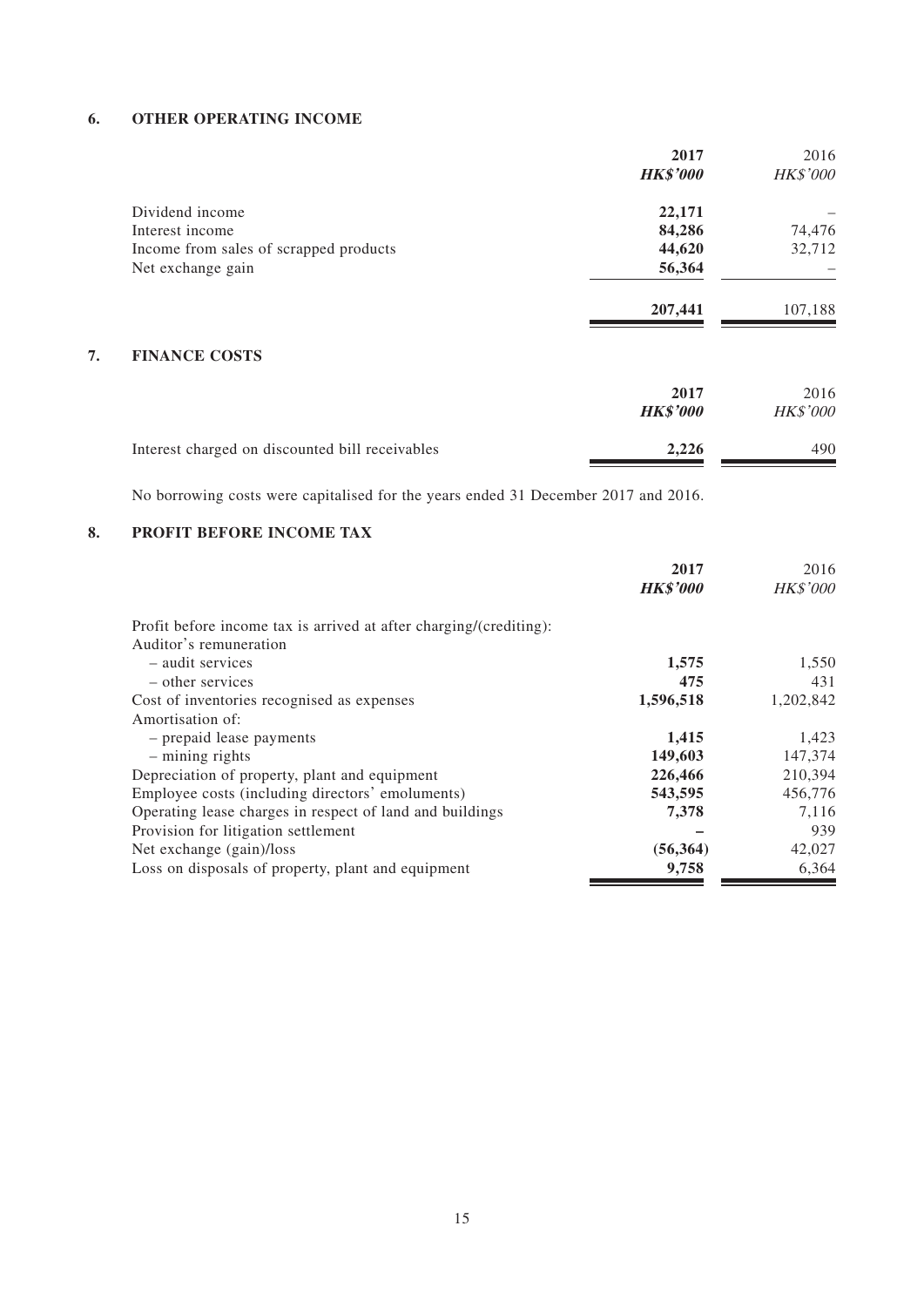#### **9. INCOME TAX EXPENSE**

|                                            | 2017<br><b>HK\$'000</b> | 2016<br><b>HK\$'000</b> |
|--------------------------------------------|-------------------------|-------------------------|
|                                            |                         |                         |
| Current tax – PRC income tax               |                         |                         |
| – Current year                             | 511,637                 | 135,858                 |
| - Over provision in respect of prior years | (2,532)                 | (449)                   |
| Deferred tax                               |                         |                         |
| – Current year                             | (44, 071)               | (58, 501)               |
| - Prior years                              |                         | (308)                   |
|                                            | 465,034                 | 76,600                  |

No provision for Hong Kong Profits Tax has been made in the consolidated financial statements as the Group had no assessable profit arising in Hong Kong in 2017 and 2016.

In accordance with the Income Tax Law of the PRC for Enterprises with Foreign Investment, the Group's certain major subsidiaries, namely Shanxi Liulin Xingwu Coal Co., Limited ("Xingwu"), Shanxi Liulin Jinjiazhuang Coal Co., Limited ("Jinjiazhuang") and Shanxi Liulin Zhaiyadi Coal Co., Limited ("Zhaiyadi"), all established in the PRC, is subject to 25% enterprise income tax in the PRC.

The Group is also subject to withholding tax at the rate of 5% (2016: 5%) on the distributions of profits generated from the Group's major PRC subsidiaries which are directly owned by the Group's subsidiaries incorporated in Hong Kong.

Reconciliation between income tax expense and accounting profit at applicable tax rates is as follows:

|                                                                | 2017<br><b>HK\$'000</b> | 2016<br><b>HK\$'000</b> |
|----------------------------------------------------------------|-------------------------|-------------------------|
| Profit before income tax                                       | 1,647,618               | 144,256                 |
| Tax calculated at the rates applicable                         |                         |                         |
| to the tax jurisdiction concerned                              | 399,107                 | 36,031                  |
| Tax effect of non-deductible expenses                          | 6,977                   | 28,595                  |
| Tax effect of non-taxable income                               | (23,713)                | (13, 593)               |
| Tax effect of unused tax losses not recognised                 | 9,998                   | 26,324                  |
| Effect of withholding tax at $5\%$ on distributable profits of |                         |                         |
| the Group's major PRC subsidiaries                             | 75,197                  |                         |
| Over provision in respect of prior years                       | (2,532)                 | (757)                   |
| Income tax expense                                             | 465,034                 | 76,600                  |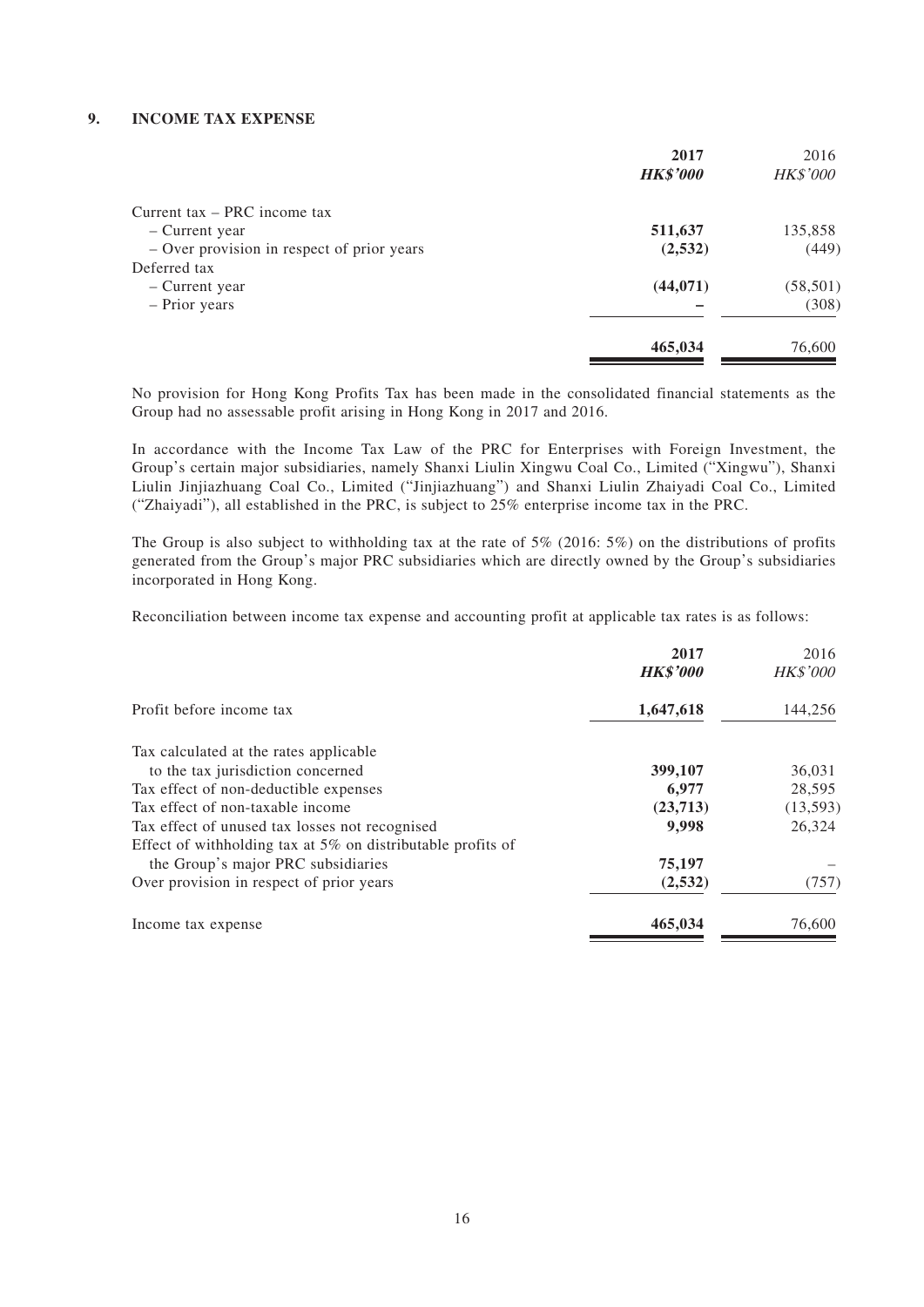#### **10. DIVIDENDS**

|                                                                    | 2017<br><b>HK\$'000</b> | 2016<br>HK\$'000 |
|--------------------------------------------------------------------|-------------------------|------------------|
| Dividends recognised as distributions during the year:             |                         |                  |
| 2016 final dividend of HK3 cents (2016: 2015 final dividend of     |                         |                  |
| HK5 cents) per ordinary share                                      | 159,055                 | 265,092          |
| 2017 interim dividend of HK3 cents (2016: nil) per ordinary share  | 159,055                 |                  |
| 2017 special dividend of nil (2016: HK15 cents) per ordinary share |                         | 795,276          |
|                                                                    | 318,110                 | 1,060,368        |

On 22 March 2018, the board of directors proposed a final dividend of HK7.2 cents per ordinary share and declared a special dividend of HK6.3 cents per ordinary share totalling HK\$715,748,000 to the owners of the Company in respect of the year ended 31 December 2017. The final dividend is subject to the shareholder's approval at the forthcoming annual general meeting. The final dividend proposed and special dividend declared after 31 December 2017 have not been recognised as a liability as at 31 December 2017.

On 23 March 2017, the board of directors proposed a final dividend of HK3 cents per ordinary share to the owners of the Company in respect of the year ended 31 December 2016. This final dividend was approved by shareholders at the annual general meeting held on 26 May 2017 and total dividend of HK\$159,055,000 was paid on 5 July 2017. This final dividend proposed after 31 December 2016 had not been recognised as a liability as at 31 December 2016.

#### **11. EARNINGS PER SHARE**

The calculations of basic and diluted earnings per share to owners of the Company are based on the following data:

|                                                                                   | 2017<br><b>HK\$'000</b> | 2016<br><b>HK\$'000</b> |
|-----------------------------------------------------------------------------------|-------------------------|-------------------------|
| Profit used to determine basic and diluted earnings per share                     | 1,080,649               | 111,795                 |
|                                                                                   | '000 shares             | '000 shares             |
| Number of shares<br>Weighted average number of ordinary shares for the purpose of |                         |                         |
| basic and diluted earnings per share                                              | 5,301,837               | 5,301,837               |

Basic earnings per share is HK20.38 cents (2016: HK2.11 cents), based on the profit for the year attributable to owners of the Company of HK\$1,080,649,000 (2016: HK\$111,795,000) and weighted average number of ordinary shares as set out above for basic earnings per share.

The Company's share options were all lapsed during last year and there were no potential ordinary shares following the lapse. Therefore, the diluted earnings per share for the year was calculated based on the profit of HK\$1,080,649,000 (2016: HK\$111,795,000) for the year and on the weighted average of 5,301,837,842 (2016: 5,301,837,842) ordinary shares, being the weighted average number of ordinary shares used in the calculation of basic earnings per share in current year.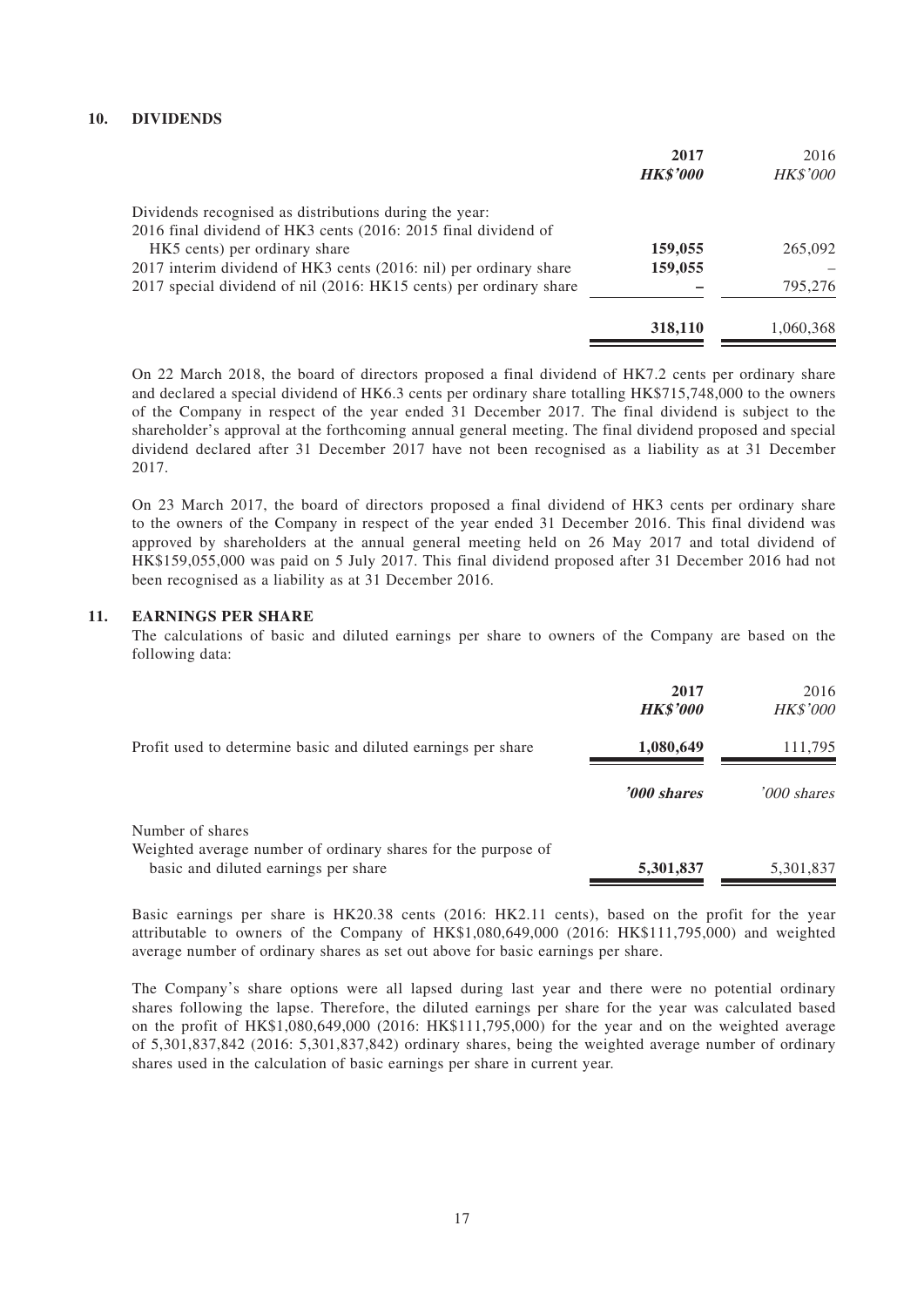### **12. GOODWILL/IMPAIRMENT LOSS ON GOODWILL, MINING RIGHTS AND PROPERTY, PLANT AND EQUIPMENT/REVERSAL OF IMPAIRMENT LOSS ON MINING RIGHTS AND PROPERTY, PLANT AND EQUIPMENT**

**(a) Reconciliation of carrying amount of goodwill**

|                                               | 2017            | 2016            |
|-----------------------------------------------|-----------------|-----------------|
|                                               | <b>HK\$'000</b> | <b>HK\$'000</b> |
| Gross carrying amount at 1 January            | 2,125,852       | 2, 191, 726     |
| Exchange retranslation                        | 80,866          | (65, 874)       |
| Gross carrying amount at 31 December<br>Less: | 2,206,718       | 2,125,852       |
| Accumulated impairment losses at 1 January    | (892, 149)      | (832, 436)      |
| Impairment loss                               |                 | (59, 713)       |
| Accumulated impairment losses at 31 December  | (892, 149)      | (892, 149)      |
| Net carrying amount at 31 December            | 1,314,569       | 1,233,703       |

The carrying amount of goodwill was allocated as follows:

|                                    | 2017<br><b>HK\$'000</b> | 2016<br><b>HK\$'000</b> |
|------------------------------------|-------------------------|-------------------------|
| Xingwu                             | 750,219                 | 703,331                 |
| Jinjiazhuang                       |                         |                         |
| Zhaiyadi                           | 543,639                 | 509,661                 |
| Jinshan Energy Group Limited       | 20,711                  | 20,711                  |
| Net carrying amount at 31 December | 1,314,569               | 1,233,703               |

### **(b) Impairment loss on goodwill, mining rights and property, plant and equipment/Reversal of impairment loss on mining rights and property, plant and equipment**

Resulted from the improvement in the oversupply of coking coal due to the implementation of policies of reducing the capacity of coal mines and restriction on coal production volume in the PRC, together with the flooding in Australia in March 2017, the average market price of raw coking coal increased by  $79\%$  in 2017 when compared with that in 2016. The Group reassessed its estimates on the recoverable amounts of cash-generating units ("CGUs") of the coking coal mining segment. During the year ended 31 December 2017, no impairment loss was recognised in the consolidated statement of profit or loss and other comprehensive income (2016: net impairment loss of HK\$194,842,000 was recognised).

The recoverable amounts of CGUs have been determined based on value-in-use calculations, which are based on certain key assumptions including discount rates, growth rates, expected changes in direct costs and remaining reserves. The recoverable amounts as at 31 December 2017 were measured by an independent valuer, Asset Appraisal Limited, a member of the Hong Kong Institute of Surveyors.

In assessing value-in-use, the estimated future cash flows are discounted to their present value using a pre-tax discount rate that reflects current market assessment of time value of money and the risk specific to the CGUs.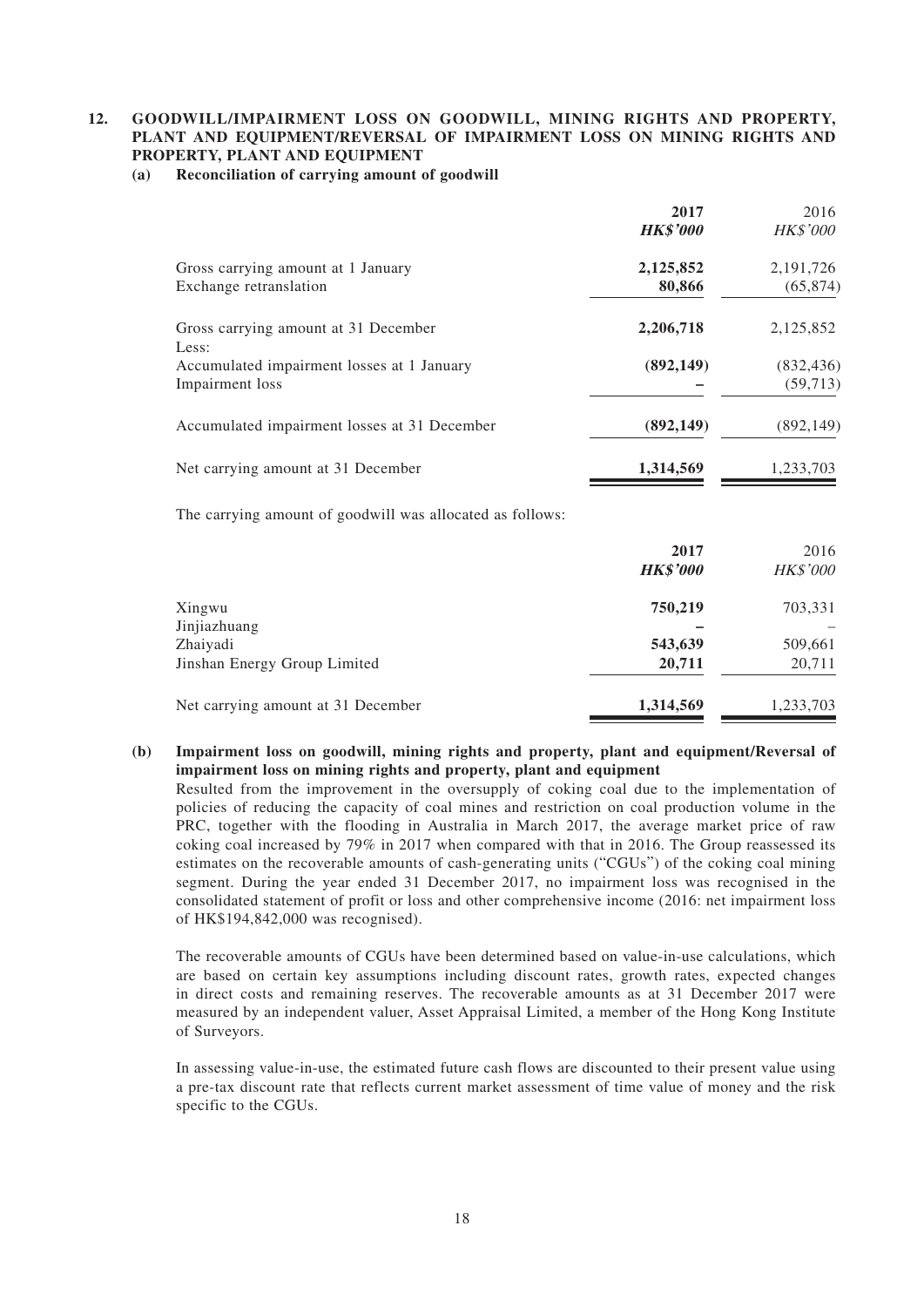Cash flows were projected based on the financial budgets prepared by management covering a 5-year period, using a growth rate of approximately -14.4% to 3% (2016: 3% to 25%) and with average discount rate of 12.88% (2016: 12.87%) per annum.

The cash flows beyond the 5-year period are extrapolated using a steady percentage growth rate of 3% (2016: 3%). Cash flow projections during the budget period for each of the above cashgenerating unit ("CGU") are based on the budgeted revenue and expected gross margin during the budget period and the same inflation rate of 3% (2016: 3%) during the budget period. Expected cash inflows/outflows, which include budgeted sales, gross margin and inflation rate, have been determined based on market information, past performance and management's expectations for the market development.

The license periods of the mining rights held by the Group range from 2 to 30 years which are shorter than the estimated useful lives of the coal mines estimated by the Group, management is of the opinion that the Group is able to renew the license of the mining rights from the relevant authority continuously and at minimal charges.

There was no impairment loss on goodwill, mining rights and property, plant and equipment incurred during the year as the recoverable amount of Xingwu's, Jinjiazhuang's and Zhaiyadi's CGUs equal to or higher than its carrying amount. During the 2016 interim period, an impairment loss of HK\$595,854,000 was recognised in the consolidated statement of profit or loss and other comprehensive income of which HK\$401,012,000 was reversed in the consolidated statement of profit or loss and other comprehensive income at the last reporting date. The impairment loss on goodwill, mining rights and property, plant and equipment in last year was incurred for Jinjiazhuang's and Xingwu's CGU.

For the year ended 31 December 2016, the carrying amount of Jinjiazhuang's CGU was determined to be higher than its recoverable amount and an impairment loss of HK\$135,129,000 was recognised. The impairment loss was first allocated to goodwill and then allocated to other assets of the unit, including mining rights and property, plant and equipment, pro-rata on the basis of the carrying amount to these assets. Given that the goodwill of Jinjiazhuang had been fully impaired during the year ended 31 December 2015, the impairment loss of HK\$135,129,000 was allocated to other assets during the year ended 31 December 2016. Accordingly, the carrying amount of mining rights and property, plant and equipment, were reduced by HK\$102,833,000 and HK\$32,296,000 for the year ended 31 December 2016 respectively which were included in "impairment loss on goodwill, mining rights and property, plant and equipment" and "reversal of impairment loss on mining rights and property, plant and equipment" in the consolidated statement of profit or loss and other comprehensive income. The key assumptions in the last year were the discount rate of 12.2% per annum and the growth rates, covering a 5-year period, of approximately 3% to 25%.

As of 30 June 2016, the carrying amount of Xingwu's CGU was determined to be higher than its recoverable amount and an impairment loss of HK\$59,713,000 was recognised which was fully allocated to goodwill. This impairment loss on goodwill was not reversed even though the recoverable amount of Xingwu's CGU was higher than its carrying amount as of 31 December 2016. The key assumptions used in the last interim period were the discount rate of 12.26% per annum and the growth rates, covering a 5-year period, of approximately -17% to 27%.

The above impairment losses of HK\$194,842,000 in aggregate were included in "impairment loss on goodwill, mining rights and property, plant and equipment" and "reversal of impairment loss on mining rights and property, plant and equipment" in the consolidated statement of profit or loss and other comprehensive income in last year.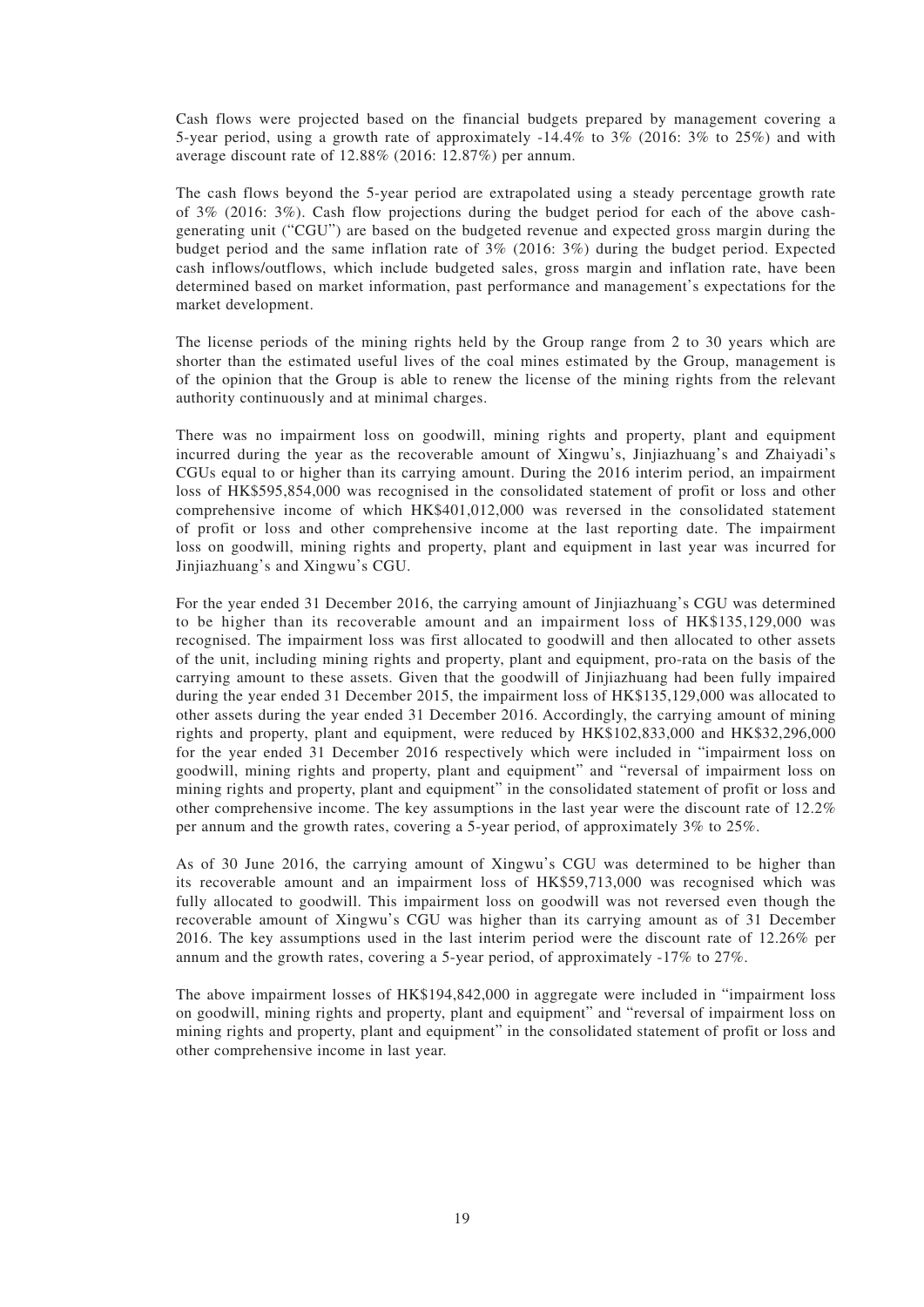#### **(c) Sensitivity analysis**

Apart from the considerations described in determining the value-in-use of the CGUs above, the directors are not aware of any other probable changes that would necessitate changes in its key estimates. However, the estimated recoverable amount of the Group's CGUs is particularly sensitive to the long term growth rate applied.

The recoverable amount of Xingwu's CGU exceeds its carrying amount by HK\$809,244,000. The key assumptions are the discount rate of 13.1% and the growth rate of approximately -14.4% to 3%. If the discount rate increased by 1.46% or the growth rate reduced by 2.14%, the carrying amount of Xingwu's CGU would be equal to its recoverable amount.

The recoverable amount of Zhaiyadi's CGU exceeds its carrying amount by HK\$1,674,375,000. The key assumptions are the discount rate of 13.15% and the growth rate of approximately -14.4% to 3%. If the discount rate increased by 3.95% or the growth rate reduced by 1.69%, the carrying amount of Zhaiyadi's CGU would be equal to its recoverable amount.

#### **13. TRADE AND BILL RECEIVABLES**

|                                     | 2017<br><b>HK\$'000</b> | 2016<br><b>HK\$'000</b> |
|-------------------------------------|-------------------------|-------------------------|
| Trade receivables                   | 1,098,851               | 1,083,161               |
| Less: Provision for impairment loss | (227, 847)              | (213, 605)              |
|                                     | 871,004                 | 869,556                 |
| Bill receivables                    | 1,426,791               | 1,074,095               |
|                                     | 2,297,795               | 1,943,651               |
|                                     |                         |                         |

Trade receivables generally have credit terms ranging from 60 to 90 days (2016: 60 to 90 days) and no interest is charged.

The carrying amount of trade and bill receivables is considered a reasonable approximation of fair value as these financial assets, which are measured at amortised cost, are expected to be paid within a short timescale, such that the time value of money impact is not significant.

As at 31 December 2017, bill receivables included an amount of RMB111,992,000 (HK\$132,599,000 equivalent) (2016: RMB105,254,000 (HK\$116,832,000 equivalent)) which was pledged for bill payables of RMB111,992,000 (HK\$132,599,000 equivalent) (2016: RMB105,254,000 (HK\$116,832,000 equivalent)) (note 14).

As at 31 December 2017, the Group endorsed certain of its bill receivables with full recourse to creditors. In the event of default by the debtors, the Group is obliged to pay the creditors the amount in default. The Group is therefore exposed to the risks of credit losses and late payment in respect of its endorsed bill receivables.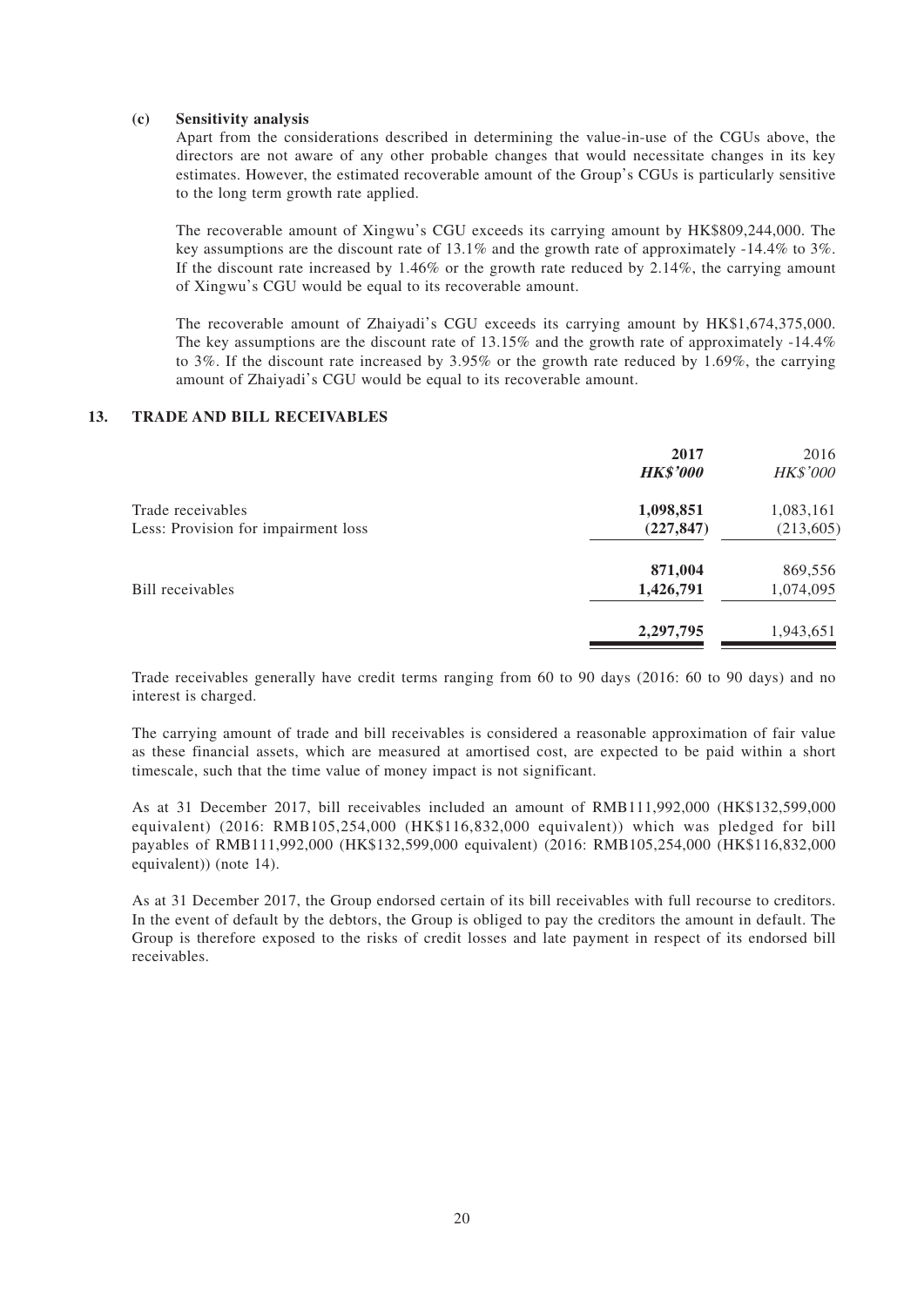The endorsement transactions do not meet the requirements for de-recognition of financial assets as the Group retains substantially all of the risks and rewards of ownership of the endorsed bill receivables. As at 31 December 2017, bill receivables of RMB133,152,000 (HK\$157,652,000 equivalent) (2016: RMB13,565,000 (HK\$15,058,000 equivalent)) continue to be recognised in the Group's consolidated financial statements although they have been legally transferred to the creditors. The proceeds of the endorsement transactions are included in trade payables and other payables until the related bill receivables are collected or the Group settles any losses suffered by the creditors. As at 31 December 2017, bill receivables endorsed to trade creditors and other creditors amounted to RMB25,192,000 (HK\$29,827,000 equivalent) (2016: RMB3,500,000 (HK\$3,885,000 equivalent)) (note 14) and RMB107,960,000 (HK\$127,825,000 equivalent) (2016: RMB10,065,000 (HK\$11,173,000 equivalent)) respectively.

As these bill receivables have been legally transferred to the creditors, the Group does not have the authority to determine the disposition of the bill receivables.

At each reporting date, trade and bill receivables are individually assessed for impairment review purpose. The individually impaired receivables, if any, are recognised, based on the credit history of its customers, such as financial difficulties or default in payments, and current market conditions. The Group does not hold any collateral over these balances.

Impairment losses in respect of trade and bill receivables are recorded using an allowance account unless the Group is satisfied that recovery of the amount is remote, in which case impairment loss is written off against trade receivables directly. As at 31 December 2017, ageing analysis of net trade and bill receivables, based on the invoice and bill dates, is as follows:

|                | 2017<br><b>HK\$'000</b> | 2016<br>HK\$'000 |
|----------------|-------------------------|------------------|
| 1 to 3 months  | 1,580,812               | 1,112,874        |
| 4 to 6 months  | 436,035                 | 681,213          |
| 7 to 12 months | 279,764                 | 149,564          |
| Over 1 year    | 1,184                   |                  |
|                | 2,297,795               | 1,943,651        |

Movement in the provision for impairment of trade receivables is as follows:

|                                        | 2017<br><b>HK\$'000</b> | 2016<br><b>HK\$'000</b> |
|----------------------------------------|-------------------------|-------------------------|
| At 1 January<br>Exchange retranslation | 213,605<br>14,242       | 225,151<br>(11, 546)    |
|                                        |                         |                         |
| At 31 December                         | 227,847                 | 213,605                 |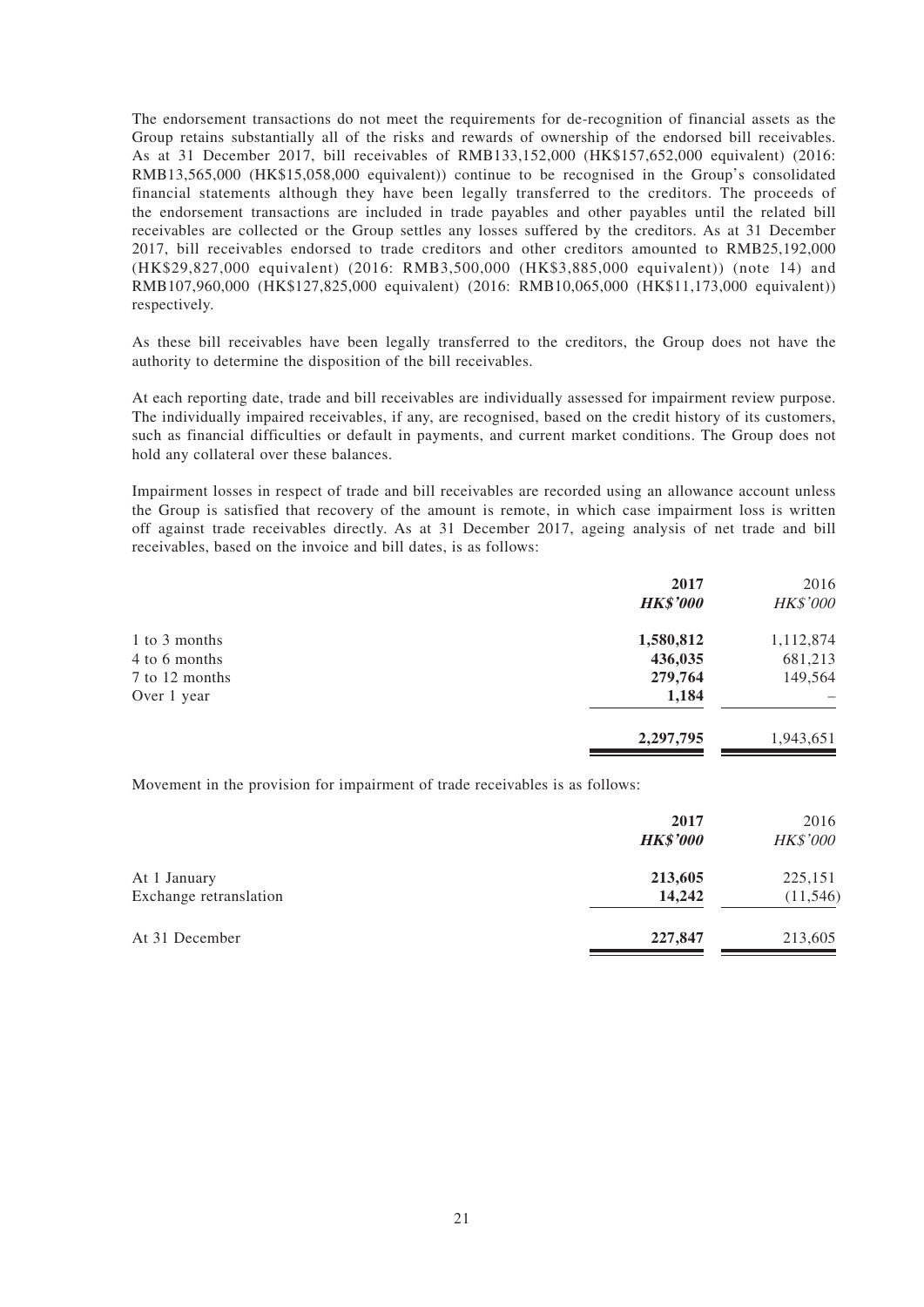As at 31 December 2017, ageing analysis of trade and bill receivables that are not impaired is as follows:

|                                                     | 2017<br><b>HK\$'000</b> | 2016<br>HK\$'000 |
|-----------------------------------------------------|-------------------------|------------------|
| Current                                             | 2,106,044               | 1,668,729        |
| Less than 3 months past due                         | 12,334                  | 139,397          |
| 4 to 6 months past due                              | 28,564                  | 113,180          |
| More than 6 months but less than 12 months past due | 149,669                 | 22,345           |
| Over one year                                       | 1,184                   |                  |
|                                                     | 191,751                 | 274,922          |
|                                                     | 2,297,795               | 1,943,651        |

Trade and bill receivables that were neither past due nor impaired related to a wide range of customers for whom there was no recent history of default.

Trade and bill receivables that were past due but not impaired related to a number of independent customers that have a good track record with the Group. Based on past experience, management believes that no provision for impairment is necessary in respect of these balances as there had not been a significant change in credit quality and the balances are considered fully recoverable.

#### **14. TRADE AND BILL PAYABLES**

The Group was granted by its suppliers credit period ranging between 30 to 180 days (2016: 30 to 180 days). Based on the invoice dates, ageing analysis of trade and bill payables as at 31 December 2017 is as follows:

|                | 2017            | 2016     |
|----------------|-----------------|----------|
|                | <b>HK\$'000</b> | HK\$'000 |
| 1 to 3 months  | 347,336         | 249,163  |
| 4 to 6 months  | 221,864         | 125,195  |
| 7 to 12 months | 17,617          | 26,768   |
| Over 1 year    | 25,690          | 40,297   |
|                | 612,507         | 441,423  |

As at 31 December 2017, bill payables amounted to RMB247,312,000 (HK\$292,817,000 equivalent) (2016: RMB200,724,000 (HK\$222,804,000 equivalent)) were secured by the pledged bank deposits of RMB135,820,000 (HK\$160,811,000 equivalent) (2016: RMB68,800,000 (HK\$76,368,000 equivalent)) and bill receivables of RMB111,992,000 (HK\$132,599,000 equivalent) (2016: RMB105,254,000 (HK\$116,832,000 equivalent)) (note 13).

As at 31 December 2017, included in trade payables of RMB25,192,000 (HK\$29,827,000 equivalent) (2016: RMB3,500,000 (HK\$3,885,000 equivalent)) represents the amount of bill receivables endorsed to trade creditors which do not meet the de-recognition requirements. The corresponding financial assets are included in bill receivables (note 13).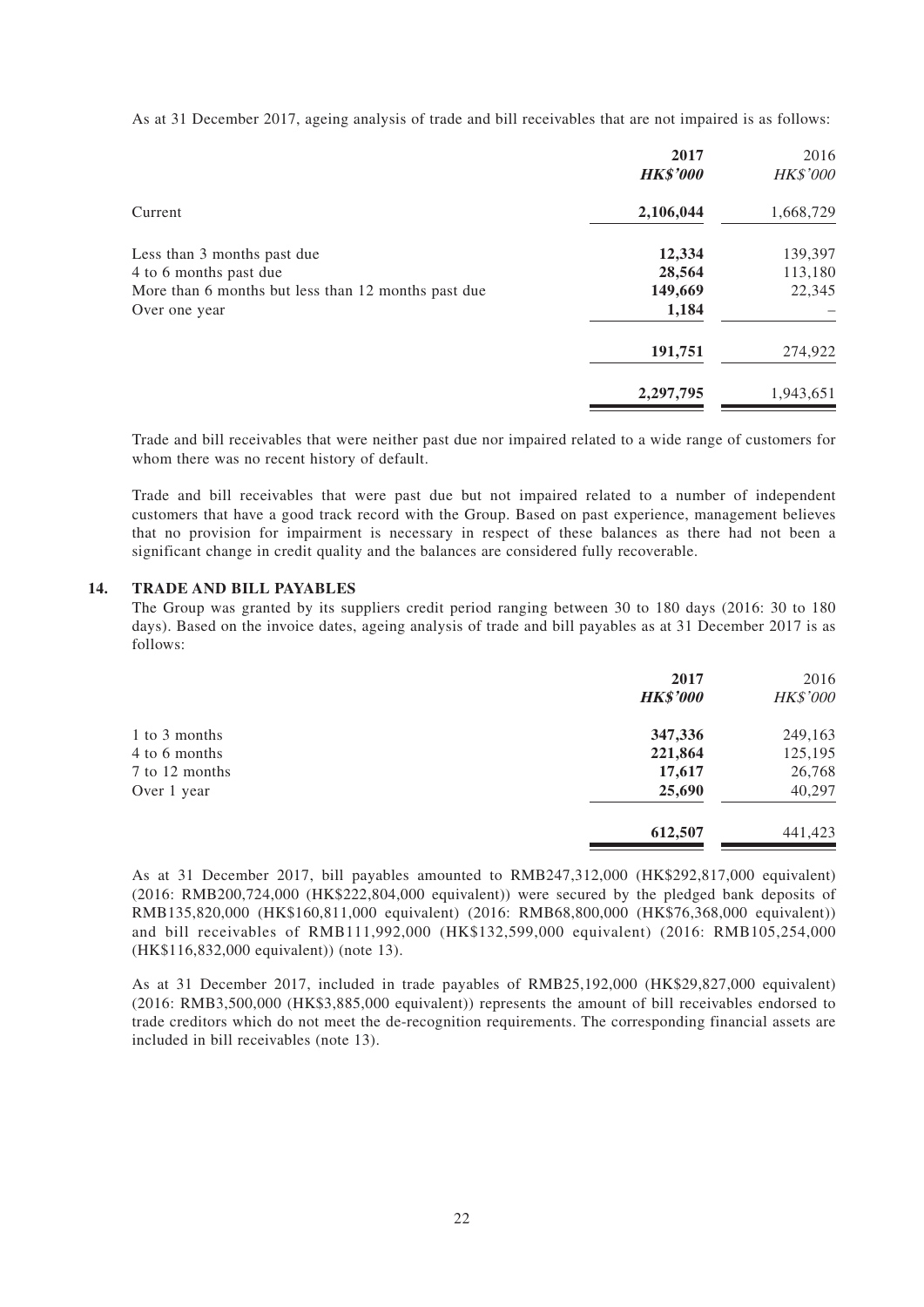### **15. COMMITMENTS**

### **(a) Operating lease commitments**

At 31 December 2017, the total future minimum lease payments under non-cancellable operating leases in respect of land and buildings payable by the Group are as follows:

|                              | 2017<br><b>HK\$'000</b> | 2016<br><b>HK\$'000</b> |
|------------------------------|-------------------------|-------------------------|
| Within one year              | 6,486                   | 6,315                   |
| In the second to fifth years | 14,558                  | 17,750                  |
| After the fifth years        | 28,403                  | 29,076                  |
|                              | 49,447                  | 53,141                  |
|                              |                         |                         |

The Group leases a number of land and buildings and other assets under operating leases arrangement. The leases run for an initial period of 3 to 34 years, without an option to renew the leases and renegotiate the terms at the expiry date or at dates as mutually agreed between the Group and respective landlords. None of the leases include contingent rental.

#### **(b) Capital commitments**

|                                                                                                 | 2017<br><b>HK\$'000</b> | 2016<br><b>HK\$'000</b> |
|-------------------------------------------------------------------------------------------------|-------------------------|-------------------------|
| Commitments for the:                                                                            |                         |                         |
| - Acquisition of property, plant and equipment<br>- Exploration and design fees for a potential | 216,566                 | 182,763                 |
| mining project                                                                                  | 8,856                   | 8,303                   |
|                                                                                                 | 225,422                 | 191,066                 |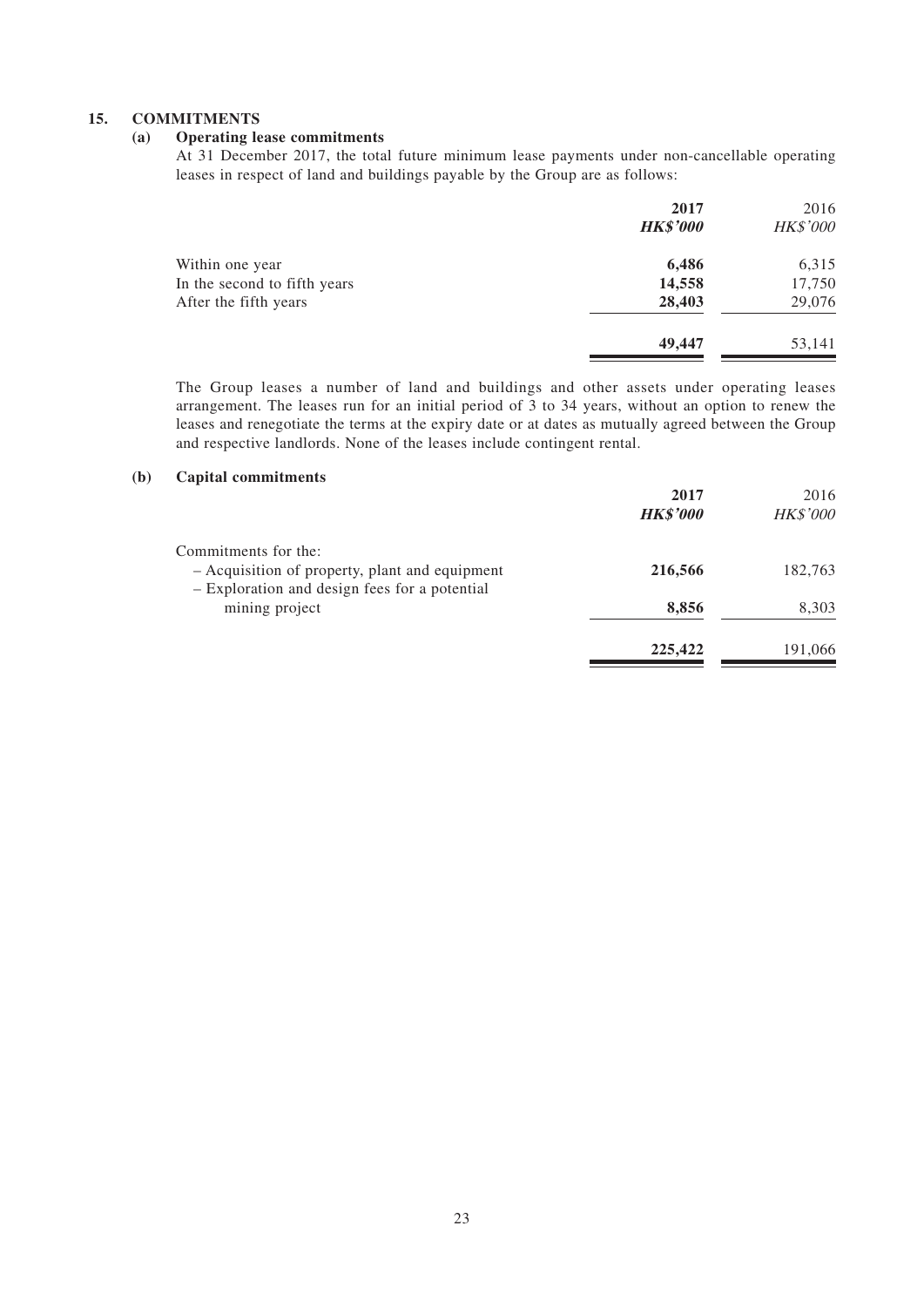# **FINAL DIVIDEND AND SPECIAL DIVIDEND**

The Board has proposed a final dividend of HK7.2 cents per ordinary share for the year ended 31 December 2017 (2016: HK3 cents per ordinary share) and has declared a special dividend of HK6.3 cents per ordinary share, payable to shareholders whose names appear on the register of members of the Company at the close of business on Friday, 1 June 2018. The proposed final dividend and the declared special dividend together with the interim dividend of HK3 cents per ordinary share (2016 interim dividend: nil, 2016 special dividend: HK15 cents per ordinary share) will make a total dividend of HK16.5 cents per ordinary share for the year ended 31 December 2017 (2016: HK18 cents per ordinary share).

Subject to shareholders' approval of the proposed final dividend at the Company's annual general meeting to be held on Friday, 18 May 2018 (the "AGM"), the final dividend and the special dividend are expected to be paid on or about Thursday, 12 July 2018. In order to qualify for the proposed final dividend and the declared special dividend, all transfer forms accompanied by the relevant share certificates must be lodged with the Company's share registrars, Tricor Tengis Limited at Level 22, Hopewell Centre, 183 Queen's Road East, Hong Kong, not later than 4:30 p.m. on Friday, 1 June 2018 for registration.

After taken into consideration of the Group's operational and developmental requirements, abundant cash balance and, in particular, the desire to enhance shareholder value, the Board would extend sincere gratitude towards the support from the shareholders by way of declaration of the special dividend. However, the declaration of special dividend should not be construed as a commitment by the Company to declare a similar special dividend in the future or on a regular basis.

### **CLOSURE OF REGISTER OF MEMBERS**

The register of members of the Company will be closed from Monday, 14 May 2018 to Friday, 18 May 2018 (both days inclusive) to determine the entitlement to attend and vote at the AGM. During such period no transfer of shares of the Company will be registered. In order to qualify for the entitlement to attend and vote at the AGM, all transfer forms accompanied by the relevant share certificates must be lodged with the Company's share registrars, Tricor Tengis Limited at Level 22, Hopewell Centre, 183 Queen's Road East, Hong Kong, not later than 4:30 p.m. on Friday, 11 May 2018 for registration.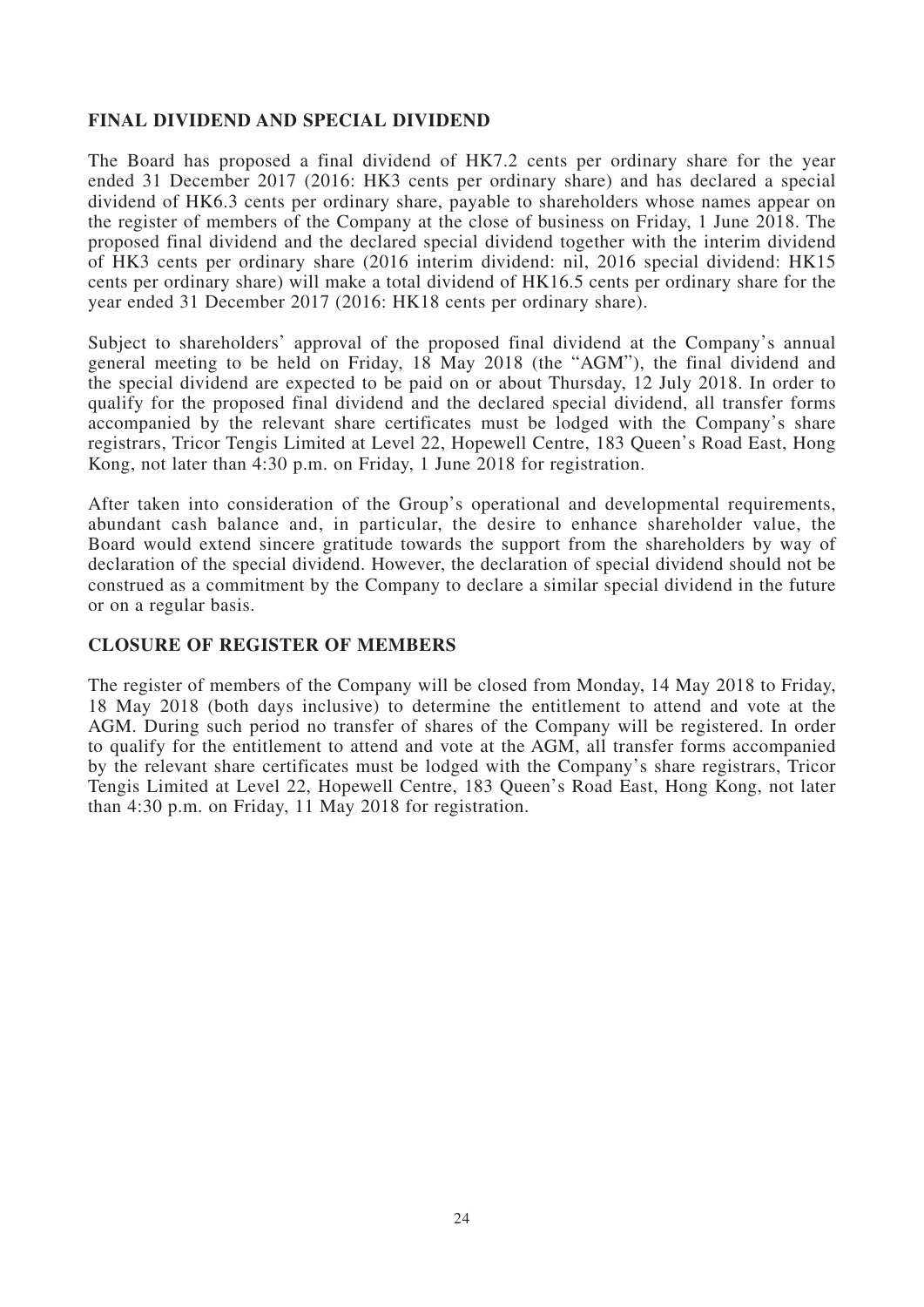### **MANAGEMENT DISCUSSION AND ANALYSIS**

### **BUSINESS REVIEW**

The key operational data of our three premium operating coking coal mines in Liulin County, Shanxi Province (Xingwu Coal Mine, Jinjiazhuang Coal Mine and Zhaiyadi Coal Mine) for the year ended 31 December 2017 (the "year under review") together with that of the same period of 2016 is summarised as follows:

|                                                    |           | For the year ended |      | Change    |            |
|----------------------------------------------------|-----------|--------------------|------|-----------|------------|
|                                                    | Unit      | 31 December        |      | Quantity/ |            |
|                                                    |           | 2017               | 2016 | Amount    | Percentage |
| <i>Production volume:</i>                          |           |                    |      |           |            |
| Raw coking coal                                    | Mt        | 3.98               | 3.85 | $+0.13$   | $+3\%$     |
| Clean coking coal                                  | Mt        | 2.03               | 2.32 | $-0.29$   | $-13\%$    |
| Sales volume:                                      |           |                    |      |           |            |
| Raw coking coal                                    | Mt        | 0.93               | 0.48 | $+0.45$   | $+94\%$    |
| Clean coking coal                                  | Mt        | 2.07               | 2.12 | $-0.05$   | $-2\%$     |
| Average realised selling price (inclusive of VAT): |           |                    |      |           |            |
| Raw coking coal                                    | RMB/tonne | 684                | 398  | $+286$    | $+72\%$    |
| Clean coking coal                                  | RMB/tonne | 1,386              | 769  | $+617$    | $+80\%$    |

For the year ended 31 December 2017, the Group produced approximately 3.98 million tonnes ("Mt") (2016: approximately 3.85 Mt) of raw coking coal, representing a year-onyear ("YoY") increase of 3% and also produced approximately 2.03 Mt (2016: approximately 2.32Mt) of clean coking coal, representing a YoY decrease of 13% as a result of significant increase in sales volume of raw coking coal by approximately 0.45 Mt. Benefit from the cancellation on the 276 working days restriction policy since May 2017 being offset the negative effect of temporarily suspension of normal production in Jinjiazhuang Coal Mine in the second half of 2017, our raw coking coal production volume was increased by  $3\%$ YoY in 2017 eventually. Due to the construction for exchange upper and lower coal seams of Jinjiazhuang Coal Mine since the second half of 2016, its raw coking coal production volume declined from approximately 0.65 Mt in 2016 to approximately 0.47 Mt during the year under review. Due to the fact that the infrastructure for extending Jinjiazhuang Coal Mine's mining to lower coal seams under comprehensive construction that is expected to be completed by end of 2018, Jinjiazhuang Coal Mine has stopped normal production, however still produced limited construction coal during the construction period since the second half of 2017. It should be noted that in coal mining industry, it is not uncommon for a coal mine to stop production for a period for construction work. The construction work is actually beneficial to the production of Jinjiazhuang Coal Mine in the long run.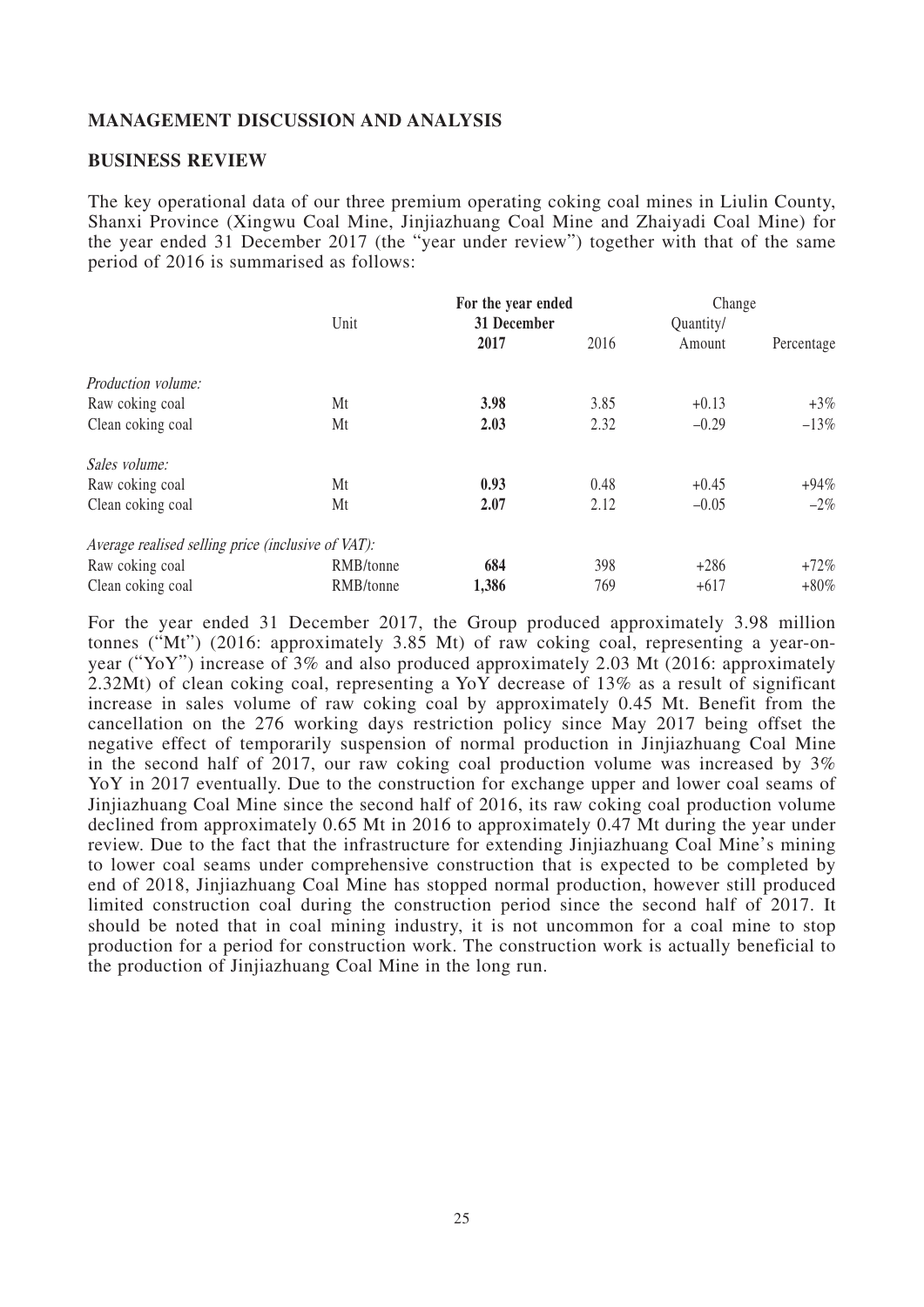The Production and Safety Permit of Jinjiazhuang Coal Mine (the "Permit") expired on 17 October 2017 and has been renewed on 8 December 2017. The delay in the renewal of the Permit is a result of unexpected changes in the policies in the People's Republic of China (the "PRC") for renewal of Mining Permit which in turn is a pre-requisite for application for renewal of the Permit. Under such new policies, applications for renewal of Mining Permit would need to go through relatively complicated and prolonged procedures than before. As a result, Jinjiazhuang Coal Mine as well as many other coal mines in Shanxi could not successfully apply for renewal of the Permit on time during this period. As Jinjiazhuang Coal Mine has stopped normal production because of extending its mining to lower coal seams under construction in progress before the Permit's expiry date, its production has not been interrupted as a result of the cancellation of the Permit temporarily. Thus, there is no loss in production volume and no violation of production, and also no material financial impact on the Group arose from this temporary cancellation. Nevertheless, we have taken active works to renew the Permit successfully on 8 December 2017.

Because of the significant increase in sales volume of raw coking coal, production volume of clean coking coal dropped by 13% YoY during the year under review. However, sales volume of clean coking coal slightly dropped by 2% YoY during the year under review as a result of lower inventory level as at 31 December 2017 when compared to that of the last year end. In order to speed up the payback period, sales volume of raw coking coal significant climbed by 94% YoY during the year under review as a result of a good effort of our sales team. Sales of raw and clean coking coal accounted for 18% and 82% of the Group's turnover respectively for the year ended 31 December 2017. They accounted for 11% and 89% respectively of the same period 2016.

China's economy continued to recover beyond expectations in 2017 and the country's supplyside reforms achieved remarkable effects, in turn benefiting the Group's coking coal business. The market price of coking coal rose volatility and repeatedly in 2017. For the year ended 31 December 2017, the Group's average realised selling price (inclusive of value added tax "VAT") of raw coking coal significantly increased by 72% YoY to Renminbi ("RMB") 684/tonne when compared with that of the same period of 2016 (2016: RMB398/tonne) and the Group's average realised selling price (inclusive of VAT) of clean coking coal also significantly increased by 80% YoY to RMB1,386/tonne when compared with that of the same period of 2016 (2016: RMB769/tonne). The increase in average realised selling prices of our coal products were in line with the rise in market coal prices even the upside effect was partially offset by the increase in selling proportion of semi-hard coking coal with lower selling price during the year under review. In terms of its sales volume, sales of raw hard coking coal and raw semi-hard coking coal accounted for 29% and 71% (2016: accounted for 62% and 38%) of the total raw coking coal sales volume respectively for the year ended 31 December 2017. In addition, sales of No.1 and No.2 clean coking coal accounted for 47% and 53% (2016: 59% and 41%) of the total clean coking coal sales volume respectively for the year ended 31 December 2017.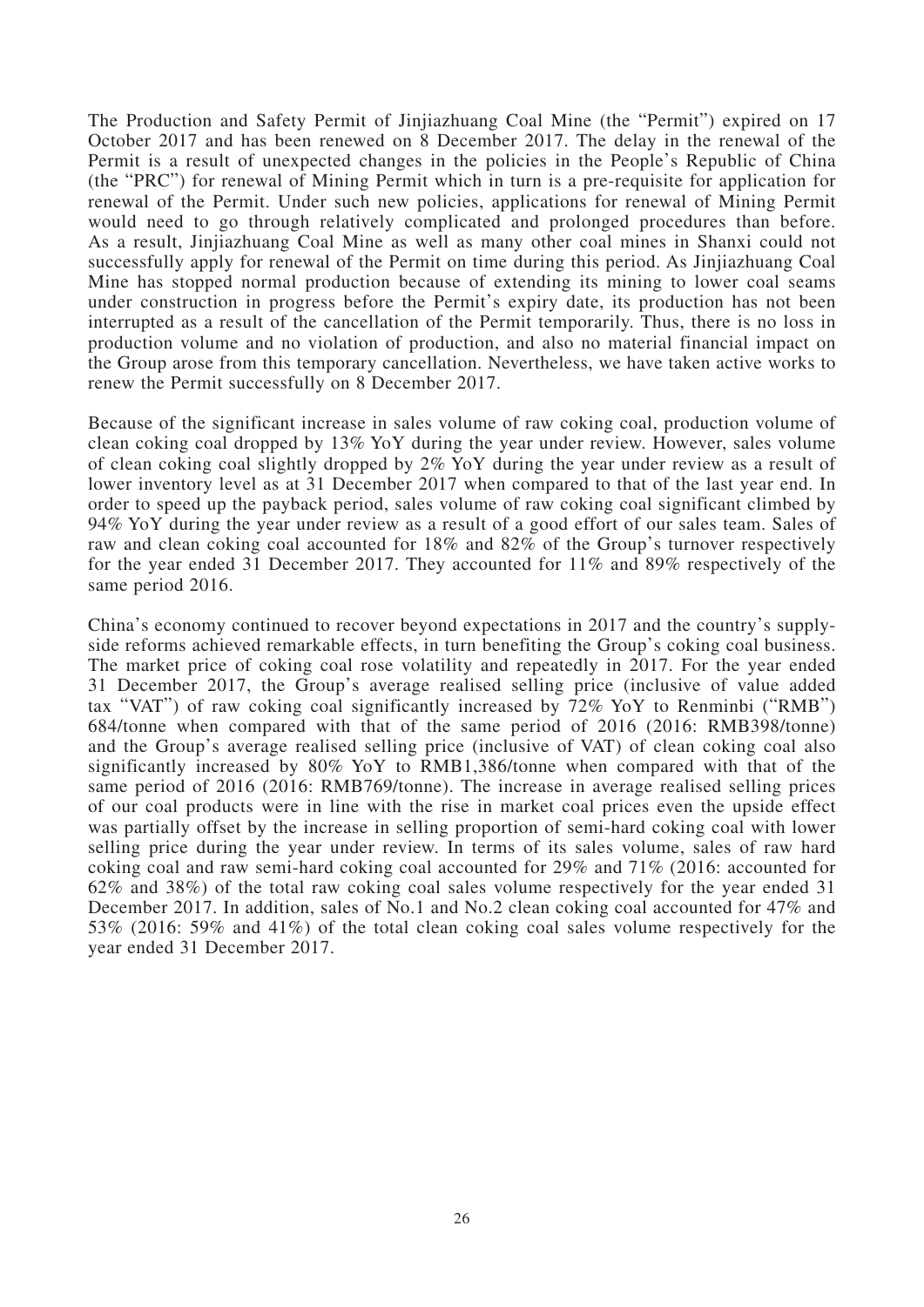# **FINANCIAL REVIEW**

For the year ended 31 December 2017, the Group recorded a turnover of approximately Hong Kong Dollars ("HK\$") 3,472 million, representing a substantial increase of approximately HK\$1,662 million or 92% as compared with that of approximately HK\$1,810 million for the same period of 2016. The substantial increase in turnover was mainly driven by a significant increase in average realised selling prices of raw and clean coking coal by 72% YoY and 80% YoY respectively.

For the year ended 31 December 2017, the total turnover to the top five customers accounted for 76% (2016: 83%) of the Group's turnover. Of which, the total turnover to the largest customer accounted for 26% (2016: 34%) of the Group's turnover.

For the year ended 31 December 2017, gross profit margin was 54% while 34% for the same period in 2016. Significant increase in gross profit margin was mainly due to the substantial rise in average realised selling prices as explained above under "Business Review". Gross profit was substantially increased by approximately HK\$1,268 million or 209% YoY.

For the year ended 31 December 2017, the Group recorded a net considerable profit of approximately HK\$1,183 million and profit attributable to the owners of the Company (the "Owner") of approximately HK\$1,081 million. Substantial increase in profit in 2017 is primarily attributable to (i) the substantial increase in gross profit by approximately HK\$1,268 million YoY as stated above; (ii) based on the current coking coal prices with a positive market sentiment, no provision of non-cash impairment loss made on goodwill, mining rights and property, plant and equipment is required for the year under review. However, for the same period of last year, a non-cash net impairment loss on goodwill, mining rights and property, plant and equipment (the "Impairment") amounted to approximately HK\$195 million was recognised even the reversal of the related deferred tax liabilities amounted to approximately HK\$26 million as income, the net effect on the Impairment was attributable to the reduction of net profit and profit attributable to the Owners amounted to approximately HK\$169 million and approximately HK\$122 million respectively; (iii) turnaround from net foreign exchange loss of approximately HK\$42 million for the year ended 31 December 2016 to net foreign exchange gain (the "Foreign Exchange Gain/Loss") of approximately HK\$56 million for the year under review due to the appreciation of RMB by 6.67% as at 31 December 2017 (2016: depreciation of RMB by 5.13%); and (iv) dividend income amounted to approximately HK\$22 million (2016: nil) from financial assets measured at fair value through other comprehensive income.

During the year under review, basic earnings per share was HK20.38 cents (2016: HK2.11 cents).

The Group recorded EBITDA of approximately HK\$2,028 million (2016: approximately HK\$694 million) and generated a positive cash flow of approximately HK\$1,536 million (2016: approximately HK\$222 million) from our operating activities during the year under review. The Group continues to maintain a healthy free cash balance of approximately HK\$4,864 million (2016: approximately HK\$3,824 million). The substantial increase in cash balance is mainly due to the substantial increase in cash flow generated from our operating activities during the year under review.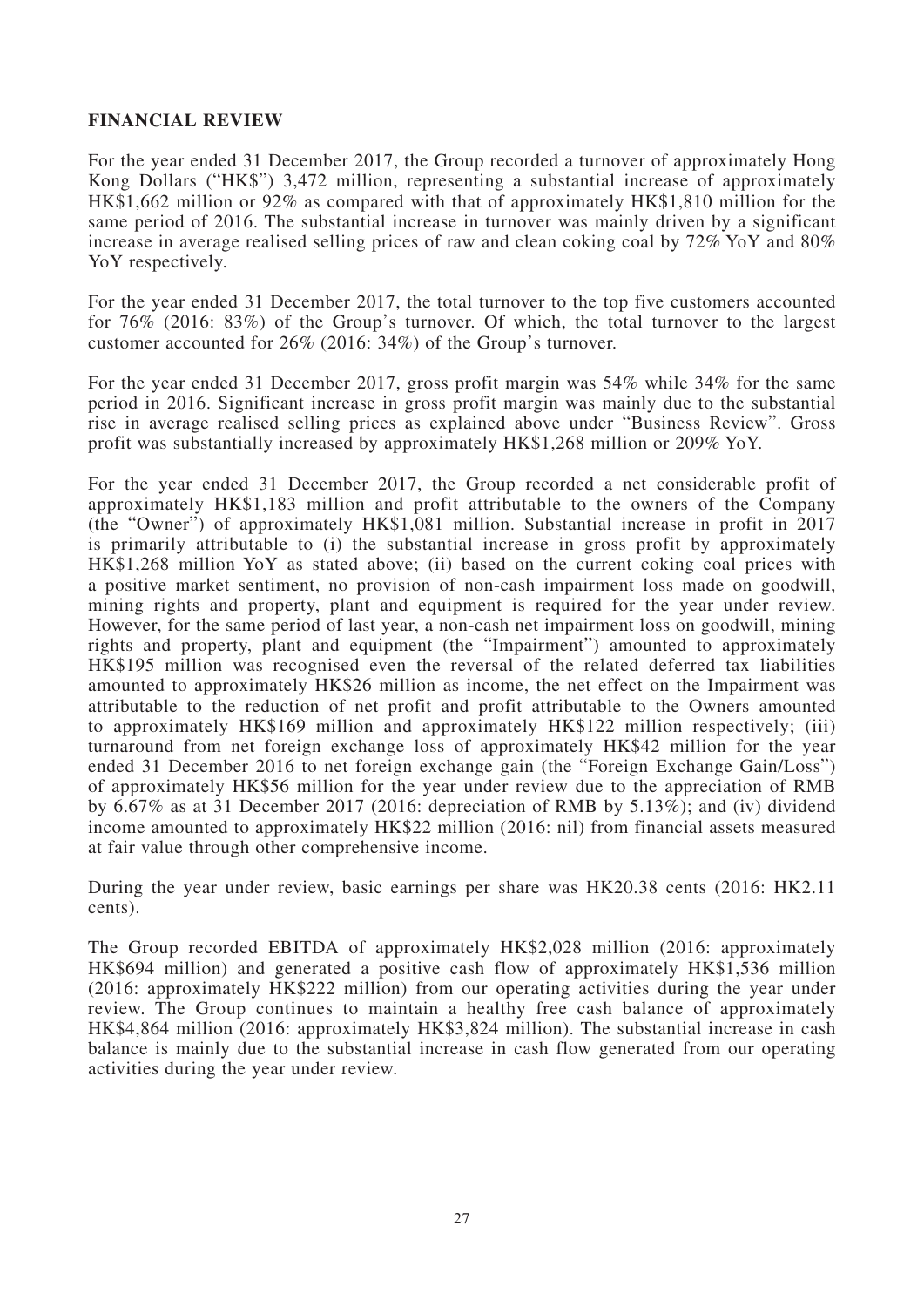# **Cost of Sales**

During the year under review, cost of sales was approximately HK\$1,597 million, representing an increase of approximately HK\$394 million or 33%, as compared with that of approximately HK\$1,203 million for the same period of 2016. The increase in cost of sales was mainly due to the increase in actual usage volume of raw coking coal for sales and the increase in unit production costs mainly as a result of the increase in uncontrollable resources tax and levies and the rise in prices of materials and services as stated below during the year under review.

Included in cost of sales, amortisation of mining rights was approximately HK\$150 million for the year ended 31 December 2017, representing an increase of approximately HK\$3 million or 2%, as compared with that of approximately HK\$147 million for the same period of 2016. The increase in amortisation of mining rights was mainly due to the increase in actual usage volume of raw coking coal for sales during the year under review.

The unit production costs are summarised as follow:

|                                                                    | For the year ended<br>31 December |      |      | Change |            |
|--------------------------------------------------------------------|-----------------------------------|------|------|--------|------------|
|                                                                    | Unit                              | 2017 | 2016 | Amount | Percentage |
| Production cost of raw coking coal<br>Less: Uncontrollable costs – | RMB/tonne                         | 316  | 257  | $+59$  | $+23\%$    |
| resources tax and levies                                           | RMB/tonne                         | (60) | (35) | $+25$  | $+71\%$    |
| Subtotal                                                           | RMB/tonne                         | 256  | 222  | $+34$  | $+15\%$    |
| of which, depreciation and<br>amortisation                         | RMB/tonne                         | (65) | (65) |        |            |
| Processing cost for clean coking coal                              | RMB/tonne                         | 55   | 46   | +9     | $+20\%$    |
| of which, depreciation                                             | RMB/tonne                         | (15) | (13) | $+2$   | $+15\%$    |

Due to the substantial increase in average realised selling prices of raw and clean coking coal, resources tax which is charged on the basis of the selling price of coking coal, and levies of city constructional tax and additional educational surcharge, which is charged on the basis of the VAT, sharp increased by RMB25/tonne YoY, during the year under review. Excluding the effect on the increased in these uncontrollable costs, unit of production cost of raw coking coal increased by 15% YoY resulted from (i) the increase in staff costs by RMB11/tonne YoY due to the pay rise after the recovery of coal market in order to maintain the competitive advantages in the labour market; and (ii) the increase in material cost due to the rise in average prices of materials by approximately 30-50% YoY and also included one-off provision made on obsolescent spare parts and consumables with carrying amount of approximately RMB25 million during the year under review. In addition, the unit processing cost of clean coking coal also increased by 20% YoY as a result of the decrease in production volume of clean coking coal by 13% YoY and the increase in labour and material costs as stated above.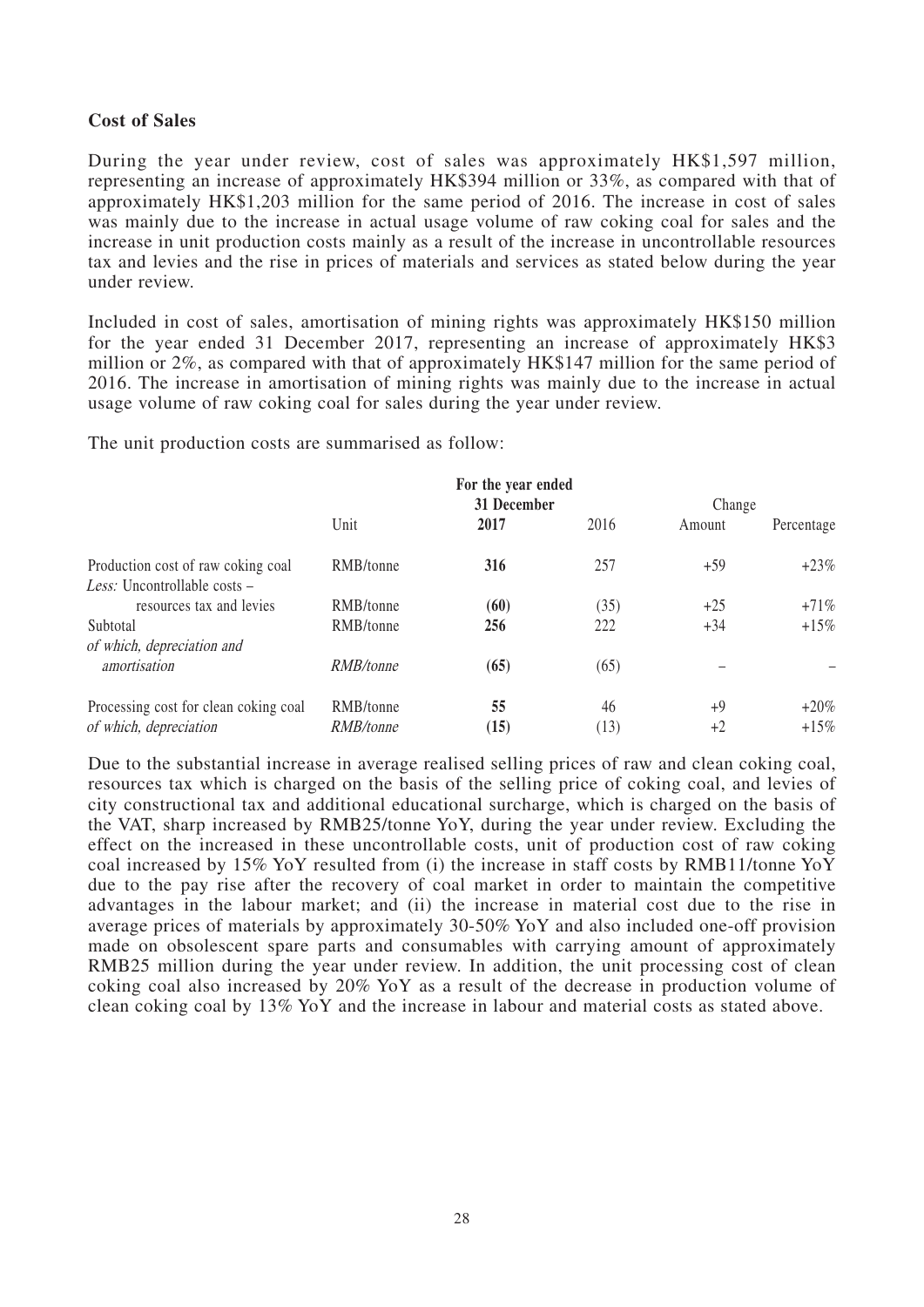# **Gross Profit and Gross Profit Margin**

As a result of the reasons above, gross profit was approximately HK\$1,875 million for the year ended 31 December 2017, representing a significant increase of approximately HK\$1,268 million or 209% as compared with that of approximately HK\$607 million for the same period of 2016. During the year under review, gross profit margin was 54% compared with 34% for the same period of 2016. The increase in gross profit margin was mainly due to the substantial rise in average realised selling prices of raw and clean coking coal by 72% YoY and 80% YoY respectively for the year ended 31 December 2017 as explained above under "Business" Review".

# **Other Operating Income**

During the year under review, other operating income was approximately HK\$207 million, representing a significant increase of approximately HK\$100 million or 93% as compared with approximately HK\$107 million of the same period in 2016. The significant increase in other operating income was mainly attributable to (i) the recorded net foreign exchange gain of approximately HK\$56 million (2016: net foreign exchange loss of approximately HK\$42 million recognised in general and administrative expenses) as a result of the appreciation of RMB as at 31 December 2017 by approximately 6.67% when compared with that as at 31 December 2016 (2016: depreciation of RMB as at 31 December 2016 by approximately 5.13% when compared with that as at 31 December 2015); (ii) income from sales of scrapped products increased by approximately HK\$12 million or 36% YoY as a result of the increase in coal prices; (iii) increase in interest income by approximately HK\$10 million or 13% YoY as a result of the higher yield earned in effective cash management; and (iv) dividend income amounted to approximately HK\$22 million (2016: nil) from financial assets measured at fair value through other comprehensive income during the year under review.

### **Selling and Distribution Expenses**

During the year under review, selling and distribution expenses were approximately HK\$207 million, representing an increase of approximately HK\$40 million or 24% as compared with that of approximately HK\$167 million for the same period of 2016. The increase was mainly as a result of the increase in transportation costs arising from the rise in price of transportation services and the increase in sales volume of clean coking coal at C&F from approximately 589,000 tonnes for the year ended 31 December 2016 to approximately 688,000 tonnes for the year under review.

### **General and Administrative Expenses**

During the year under review, general and administrative expenses would be approximately HK\$202 million for the year ended 31 December 2017, representing a decrease of approximately HK\$2 million or 1% as compared with approximately HK\$204 million for the same period of 2016.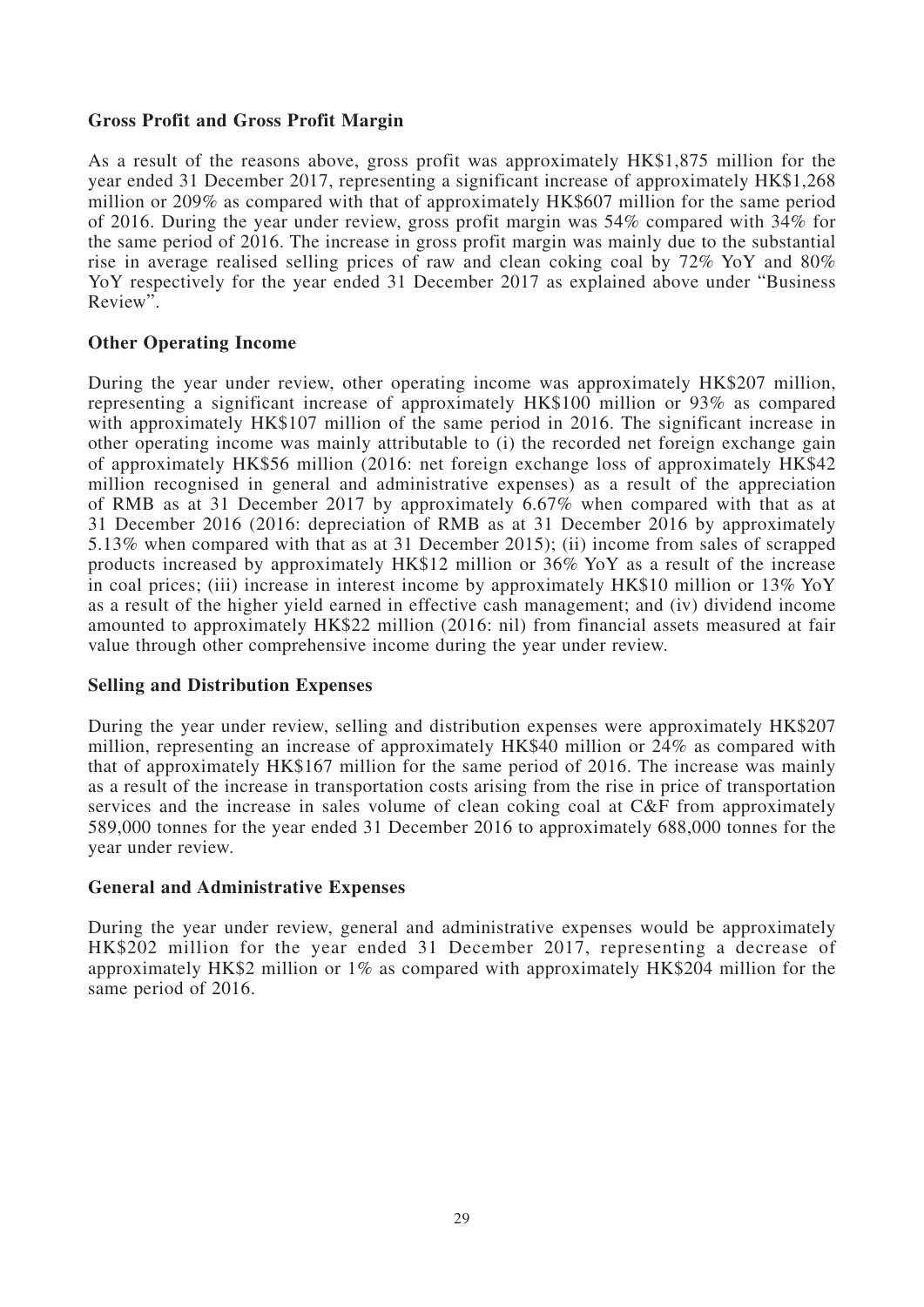# **Net Impairment loss on Goodwill, Mining Rights and Property, Plant and Equipment**

In the view of the coal market recovering beyond expectations and current coking coal market prices with an optimistic market sentiment, after assessment, no non-cash impairment loss on goodwill, mining rights and property, plant and equipment was recognised by the Group during the year under review (2016: approximately HK\$195 million non-cash net impairment loss made on goodwill, mining rights and property, plant and equipment). Details of which are disclosed in note 12(b) on this result announcement.

### **Other Operating Expenses**

During the year under review, other operating expenses were approximately HK\$24 million, representing an increase of approximately HK\$16 million or 200% as compared with approximately HK\$8 million for the same period of 2016. The increase is mainly attributable to the due diligence professional fees of approximately HK\$12 million (2016: nil) for the potential acquisition project during the year under review.

### **Finance Costs**

During the year under review, finance costs were approximately HK\$2 million (2016: approximately HK\$1 million). Finance costs were derived from the early redemption of bill receivables of the Group. During the year under review, no borrowing costs were capitalised in the construction in progress (2016: nil).

### **Income Tax Expense**

During the year under review, it was recorded income tax expense of approximately HK\$465 million (2016: approximately HK\$77 million) of which approximately HK\$75 million (2016: nil) represented the provision of withholding tax of 5% on the dividend to be declared from the Group's major subsidiaries incorporated in the PRC ("major PRC Subsidiaries") in accordance with the relevant tax regulations in the PRC. Income tax expense substantially increased which was in line with the substantial increase in profits arising from the major PRC Subsidiaries incorporated in PRC during the year under review. The enterprise income tax rate for the Group's major PRC Subsidiaries is 25%. During the year under review, there is no reversal of deferred tax liabilities arising from impairment loss on mining rights as income tax credit (2016: approximately HK\$26 million).

### **Owner's Attributable Profit**

By reasons of the foregoing, the profit attributable to the Owner during the year under review was approximately HK\$1,081 million, a sharp increase of HK\$969 million YoY, while approximately HK\$112 million for the year ended 31 December 2016.

### **Material Investments and Acquisitions**

During the year ended 31 December 2017, the Group had no material investments and acquisitions.

### **Material Disposals**

During the year ended 31 December 2017, the Group had no material disposals.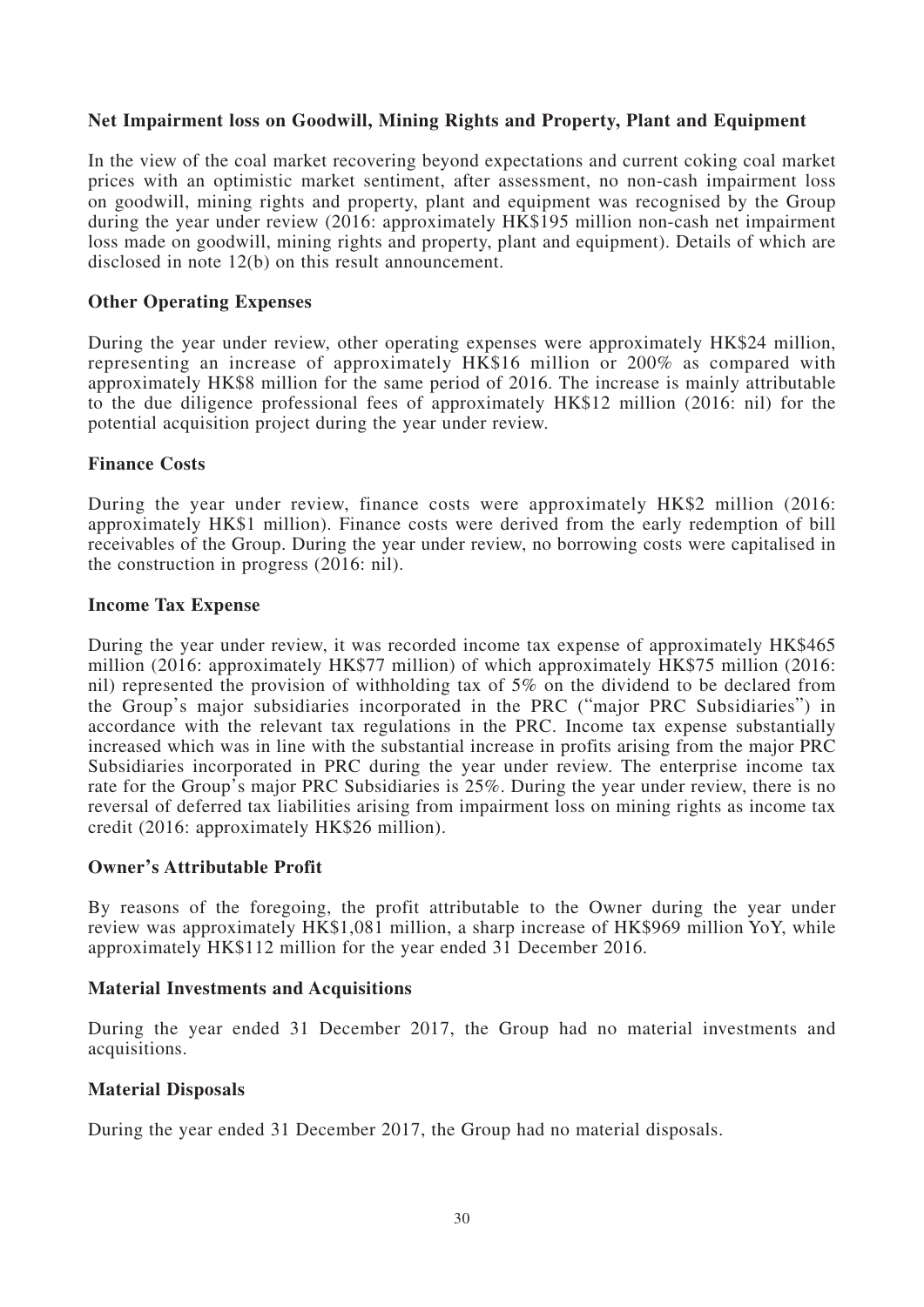# **Charges on Assets**

As at 31 December 2017, save for disclosed below, none of the Group's assets was charged or subject to any encumbrance.

As at 31 December 2017, bank deposits of approximately HK\$161 million and bill receivables of approximately HK\$133 million were used for securing bills facilities of approximately HK\$293 million.

# **Contingent Liabilities**

As at 31 December 2017, there were no guarantees given to any banks or financial institutions by the Group.

# **Gearing Ratio**

As at 31 December 2017, the Group had no borrowings. The gearing ratio of the Group was 0%.

# **Exposure to Fluctuations in Exchange Rates**

As at 31 December 2017, other than assets and liabilities denominated in Australian Dollars ("AUD") and RMB, the Group had no material exposure to foreign exchange fluctuations. As at 31 December 2017, AUD and RMB were appreciated by approximately 8.52% and approximately 6.67% respectively, when compared to that as at 31 December 2016. The aggregate carrying amount of assets denominated in AUD represented approximately 3% of the Group's net assets value as at 31 December 2017. Thus, such fluctuation in AUD exchange rate is not expected to have any material impact on the financial position of the Group. On the other hand, as the net assets value denominated in RMB represented approximately 74% of the Group's net assets value as at 31 December 2017, the appreciation in RMB led to exchange gain of approximately HK\$724 million (other than the Foreign Exchange Gain recognised in profit or loss stated above) recognised in the other comprehensive income upon translation of financial statements of foreign operations in the PRC for the year ended 31 December 2017.

### **Liquidity and Financial Resources**

As at 31 December 2017, the Group's current ratio (total current assets divided by total current liabilities) was approximately 2.87 times and the Group's cash and bank deposits amounted to approximately HK\$5,027 million, of which approximately HK\$161 million was deposited to secure bills facilities of same amount. The Group continued to maintain a healthy net cash balance.

The Group has total bill receivables amounting to approximately HK\$1,427 million (of which approximately HK\$158 million represented discounted or endorsed bill receivables and approximately HK\$133 million was used for securing bills facilities of same amount) as at 31 December 2017 that were readily convertible into cash, but would be subject to finance cost upon conversion before the maturity. Taking into account for the free bill receivables of approximately HK\$1,136 million, the Group's free cash resources would have approximately HK\$6,002 million as at 31 December 2017.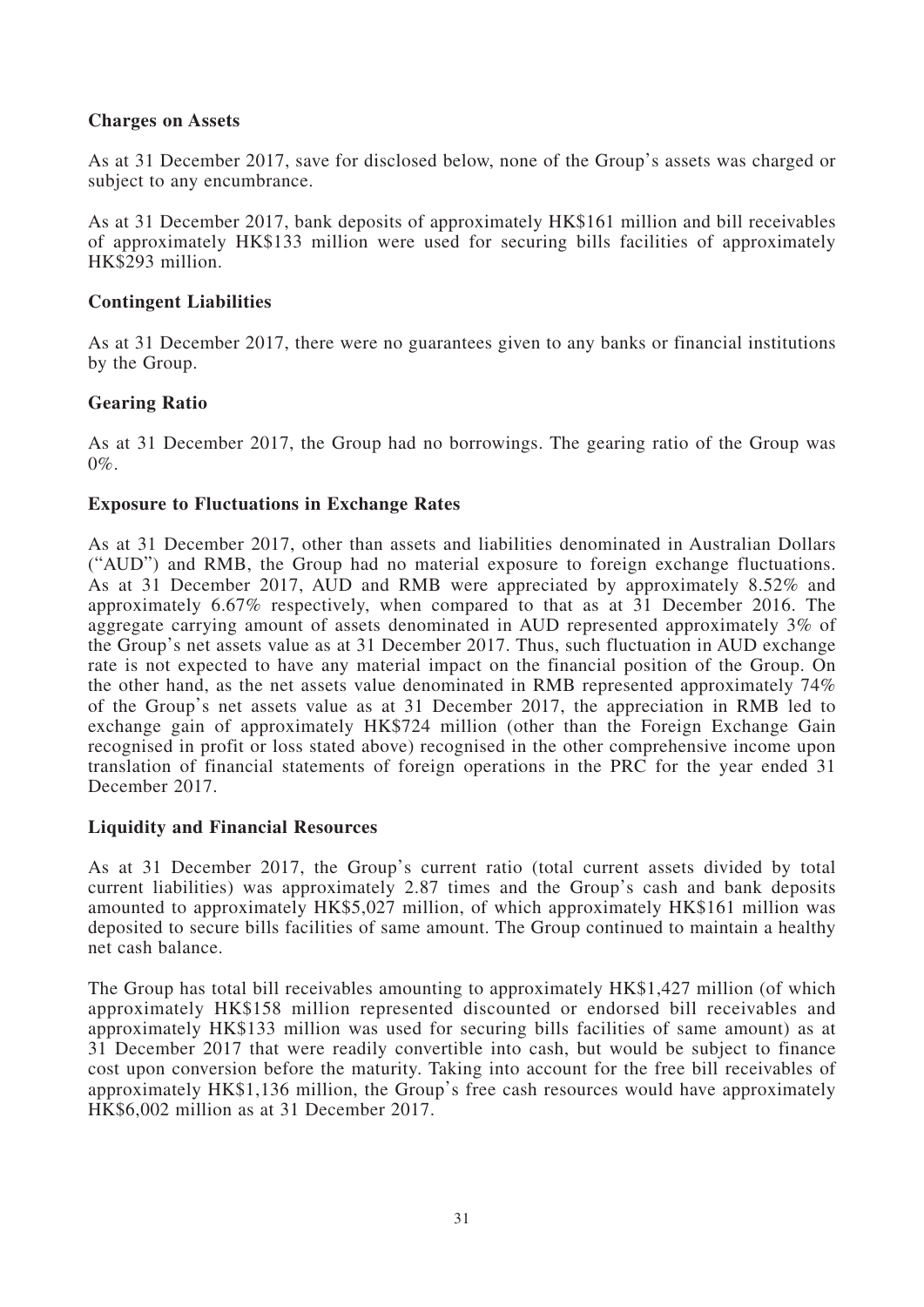# **Capital Structure**

Total equity and borrowings are classified as capital of the Group. As at 31 December 2017, the share capital of the Company was approximately HK\$15,157 million, represented approximately 5,302 million shares in number. During the year under review, there is no change in number and amount of issued shares.

### **EMPLOYEES**

As at 31 December 2017, the Group had 21 Hong Kong employees and 5,059 PRC employees. The remuneration packages of the employees are subject to annual review. The Group provides mandatory and voluntary provident fund schemes for its employees in Hong Kong and the state-sponsored retirement plan for its employees in the PRC. The Group also provides training to PRC employees. The Group has a share option scheme. During the year under review, no share option was granted or exercised.

### **FUTURE PROSPECTS**

The International Monetary Fund (the "IMF") improved its estimate of annual global economic growth rate by 0.2 percentage points to 3.9% in January 2018, which is also the most significant amplification since 2011. Therefore it is indicated its acknowledgement of the continual recovery trend of the world economy. In particular, the IMF lifted its estimation of China's annual economic growth rate in 2018, one of the largest economies nowadays, from 6.5%, the previous prediction, to 6.6% by 0.1 percentage point, representing its confidence in the improving economic fundamentals of China.

Simultaneously, the Supply-side Structural Reform which aims to generate new momentum for economic development in China is advancing as planned. Benefitting from the above reform, during the first two years of the "13th Five-Year Plan", over 115 million tonnes of the steel capacity has been cut, approaching the upper limit 100 to 150 million tonnes of the comprehensive target. Moreover, the rate of the national industrial capacity utilisation amounted to the highest level in nearly five years. It is predicted that the structure of the steel and coal industries in China will be increasingly optimised as the cutting of capacity would be enhanced further by the Central Government in 2018. More specifically in the coal industry, it is expected that the task which was proposed in 2016: "In the coming three to five years, nearly 500 million tonnes of capacity will be further cut, and another task of reduction and restructure of approximately 500 million tonnes" will be accomplished in 2018. In addition, The National Development and Reform Commission of China and The People's Government of Shanxi Province respectively issued the policies of "Opinions on Further Promoting the Merger, Reorganisation, Restructuring and Upgrading of Coal Enterprises" at the end of 2017, and "Opinions of Implementation on Reduction and Reorganisation of Coal Enterprises" at the beginning of 2018, both of which confirm the development direction in terms of optimising the supply and demand status of the coal industry in the coming year. Thus, the market price of the coal products is expected to remain at a relatively high range position.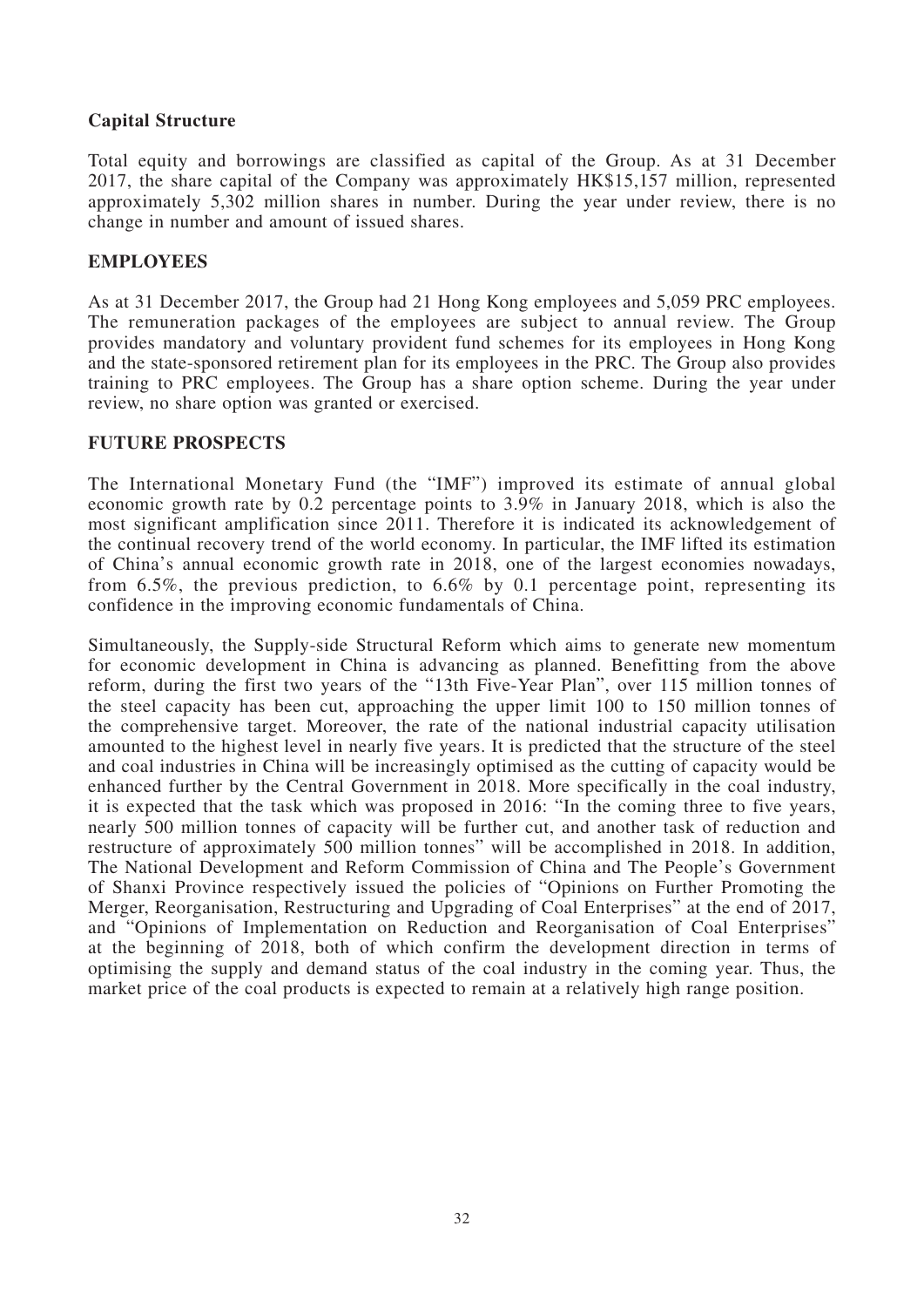The Group's Xingwu Coal Mine has happened electromechanical incident in which one person was killed in the early of March 2018. According to the preliminary investigation being performed by the third party, this incident was directly resulted from non-compliance in operation of machinery by an individual. Currently, the relevant government authorities has classified this incident as a general incident initially. We have taken the relevant aftermath works actively and the respective machinery did not have material damage. According to the relevant rules and regulations in the Mainland, Xingwu Coal Mine currently suspends production approximately for 1 month for comprehensive checking. Our other operating coal mine, Zhaiyadi Coal Mine, had closed approximately for 1 week for inspection and already re-started its production normally. As the Group has adjusted its production plan, the aforesaid incident would neither cause the Group's significant economic loss nor significant negative effect on the operation and production of the Group for the year of 2018.

The Group will spare more effort on the construction works in lower coal seams of Jinjiazhuang Coal Mine in order to further maximise its potentials; therefore, production has been impacted temporarily. The completion of construction work mentioned above is expected to be finishing within 2018 and the production capacity will be gradually returned to normal as scheduled. In 2018, the Group being recognised as an Excellent Enterprise with Advanced Capacity by the Shanxi Provincial Government for years, will continue to firmly maintain the technical knowhow in the exploitation of resources in old mining areas and Gob-side entry retainment, and endeavor to develop new technologies to increase production efficiency and cut production costs as well. We will also spare more efforts towards training workers on their mindsets in respect of safety and recycling to maintain a sound record of safe production and environment-friendly behaviors.

In the new year, we will maintain our edge in management and operations, and at the same time, explore opportunities for growth to maximise returns for our shareholders.

# **SCOPE OF WORK OF BDO LIMITED**

The figures in respect of the Group's consolidated statement of financial position, consolidated statement of profit or loss and other comprehensive income and the related notes thereto for the year ended 31 December 2017 as set out in the preliminary announcement have been agreed by the Group's auditor, BDO Limited, to the amounts set out in the Group's audited consolidated financial statements for the year. The work performed by BDO Limited in this respect did not constitute an assurance engagement in accordance with Hong Kong Standards on Auditing, Hong Kong Standards on Review Engagements or Hong Kong Standards on Assurance Engagements issued by the Hong Kong Institute of Certified Public Accountants and consequently no assurance has been expressed by BDO Limited on the preliminary announcement.

# **PURCHASE, SALE OR REDEMPTION OF THE COMPANY'S LISTED SECURITIES**

Neither the Company nor any of its subsidiaries had purchased, sold or redeemed any of the Company's listed securities (whether on The Stock Exchange of Hong Kong Limited (the "Stock Exchange") or otherwise) during the year.